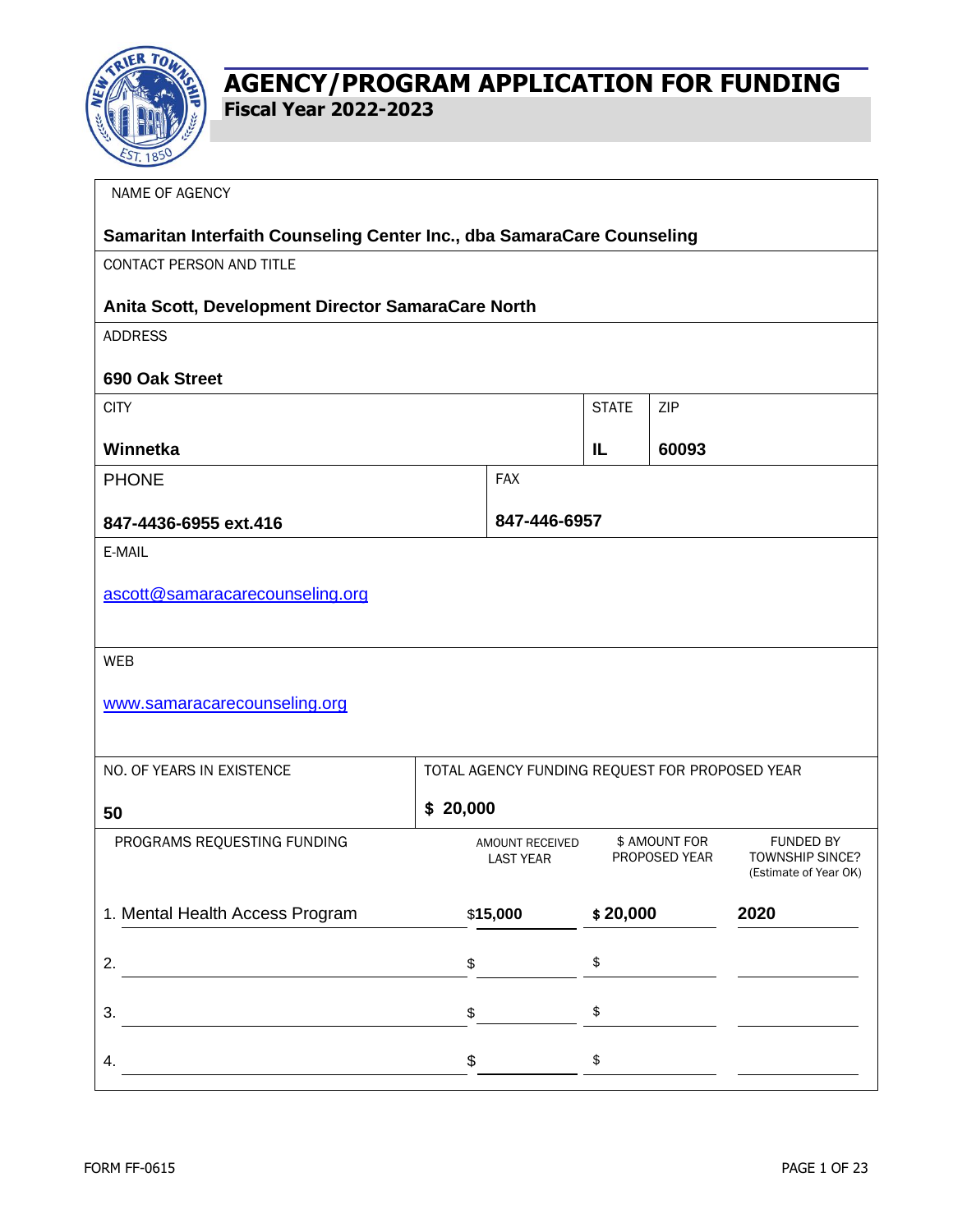

# **Eligibility Criteria For Funding**

New Trier Township General Statement of Policy:

- **Each agency/program requesting funding from the Township will be referred to either the Agency Oversight Committee, the Mental Health Committee, or the Money Follows the Person Committee of the Township. Those committees will make funding and agency/program recommendations to the New Trier Township Board of Trustees. You will be notified of their final decisions sometime in the spring.**
- Agencies considered for funding should have been in existence for one year after receiving their not-for profit status from the State of Illinois and have been providing services to the community during that time.
- No agency with the ability to tax or conduct referendums will receive Township funding.

In order to be eligible for funding an agency must meet the following minimum requirements:

- **Area Served -** While an agency may serve areas other than New Trier Township, its programs must serve residents of New Trier Township.
- **Proportion of Township Residents Served-** For agencies serving more than New Trier Township, the amount of funding requested shall take into consideration the proportion of the agency's service rendered to residents of New Trier Township.
- **Non-Profit -** Funded agencies must be 501 (c) (3) not-for-profits.
- **Needs-** The need for the service must be demonstrated.
- **Standards -** An agency requesting funding must have at least one full-time paid staff person, or its equivalent; the credentials of the applicant's staff shall meet professional standards, commensurate with the responsibilities involved.
- **Employment Practices -** The agency must be an equal opportunity employer.
- **Articles of Incorporation -** Submit a copy, as amended, if changed in the last 12 months.
- **Bylaws -** Submit a copy, as amended, if changed in the last 12 months.
- **Use of Funds -** Funds must be used as specified in the grant application and as approved by the Township. Changes must be cleared with the Township.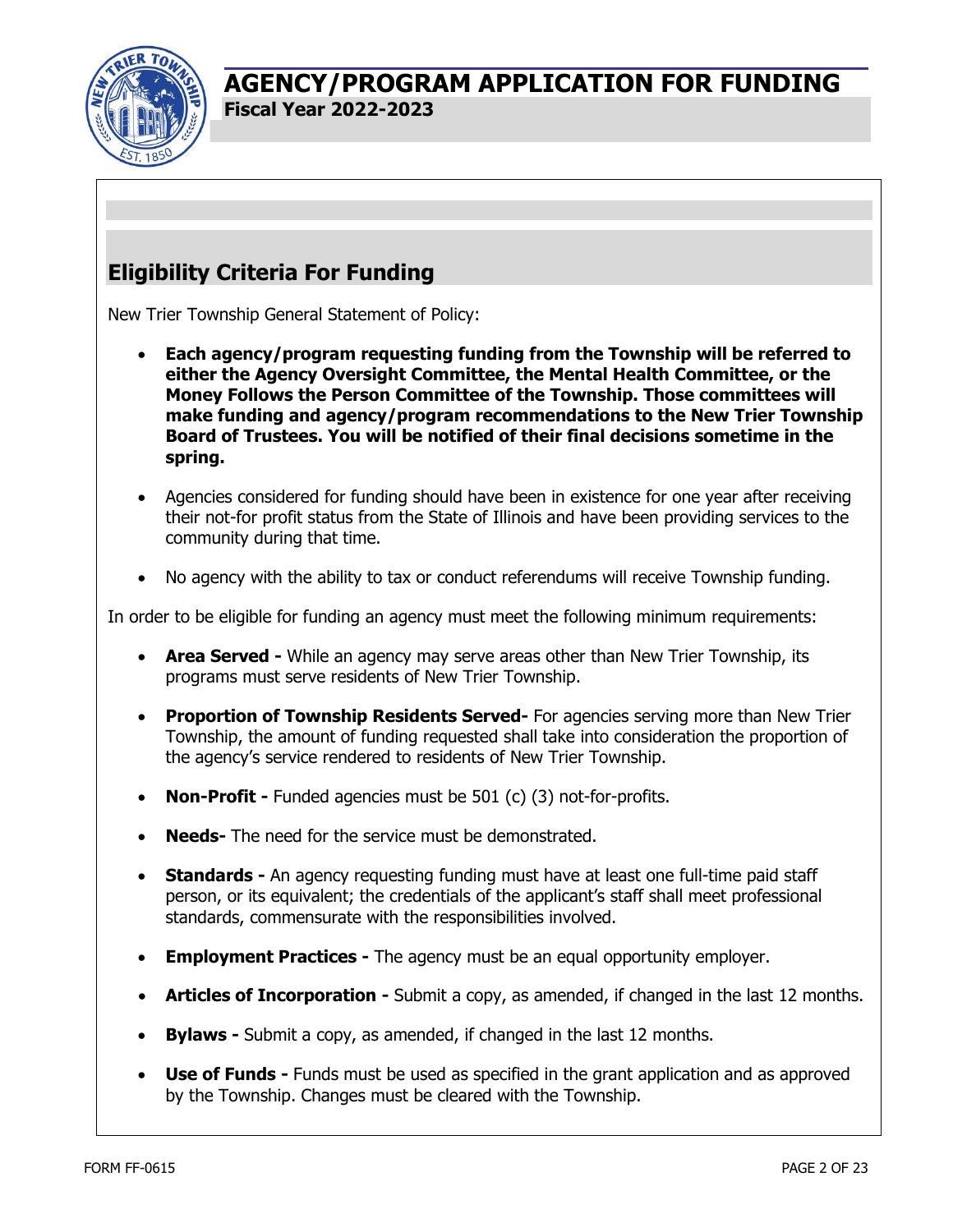

- **Accessibility -** All services must be available to clients with disabilities and the agency must be able to deliver services from a site that is ADA accessible. If not, please explain.
- **Accountability -** The agency shall maintain communication with the assigned advisory committee liaison, who must be allowed to attend board meetings upon request. The agency may dismiss the person from a board meeting if they convene into Executive Session. The agency shall provide meeting minutes to the liaison upon request
	- **Financial -** All agencies with budgets of greater than \$300,000 must have an annual audit performed by an independent CPA. Those agencies with a budget of \$300,000 or less must submit to the Township a copy of form AG990 that is sent to the Attorney General's Office. The Township reserves the right to request an audit be performed for agencies with budgets of \$300,000 or less.
	- **Absence of Conflicts of Interest –** The agency certifies, to the best of its knowledge, information, and belief, that it has no current relationship or involvement with any New Trier Township Trustee, Employee, or Committee Member which the Agency reasonably believes could either favorably or unfavorably influence the Township's possible grant of the Agency's funding request.

**YES X NO\_\_\_\_\_\_\_\_\_\_\_ - If no, please explain.**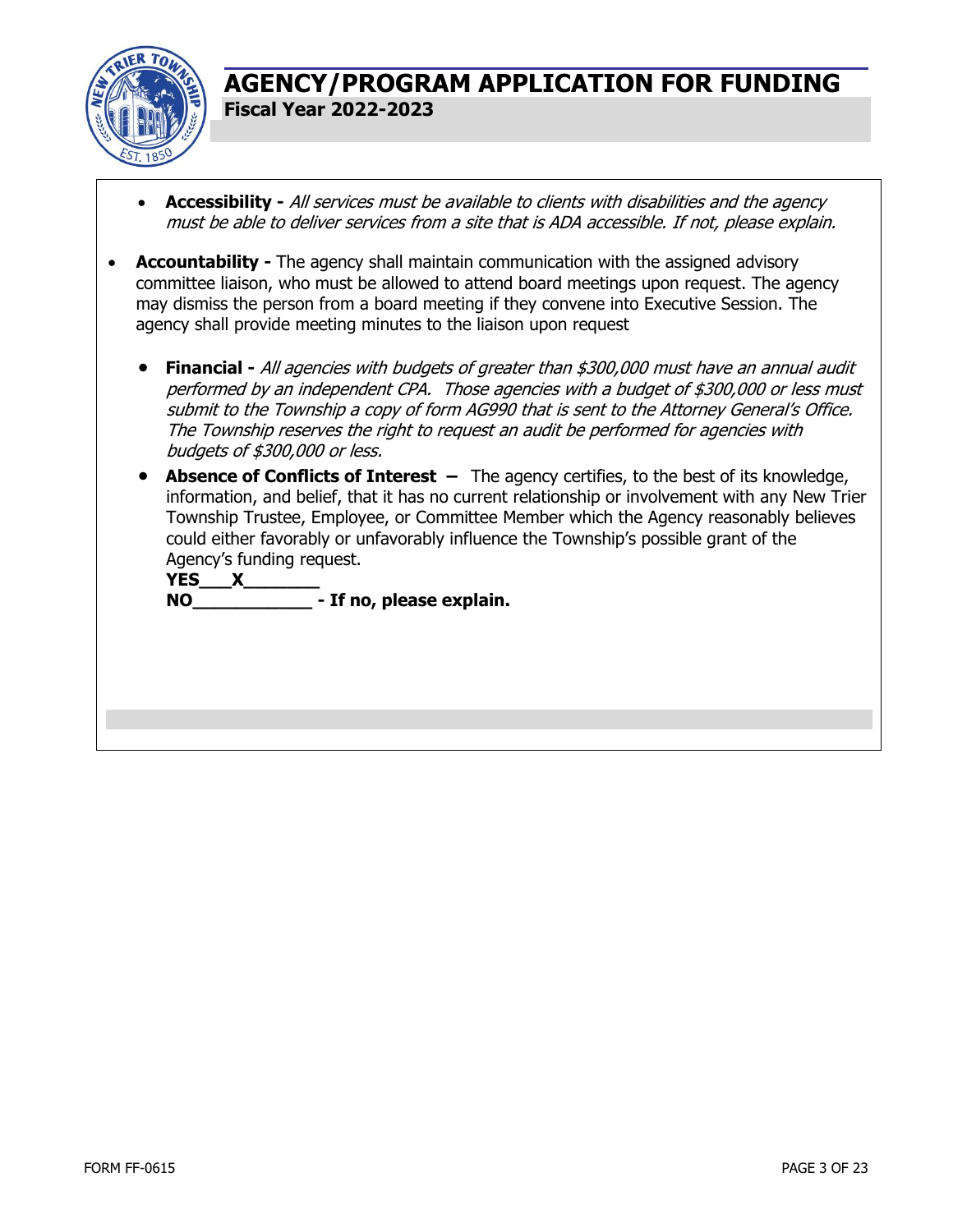

|            |           | <b>Other Certification Issues</b>                                                                                                                                                                  |
|------------|-----------|----------------------------------------------------------------------------------------------------------------------------------------------------------------------------------------------------|
|            |           | Please mark yes, no, or other as appropriate next to each statement. If no, or other, please explain.<br>Supporting documents may be requested at a future date and must be supplied upon request. |
| <b>YES</b> | <b>NO</b> | OTHER (PLEASE EXPLAIN)                                                                                                                                                                             |
| X          |           | Agency maintains a personnel policy manual                                                                                                                                                         |
| X          |           | Agency has a non-discrimination policy                                                                                                                                                             |
| X          |           | Agency has a sexual harassment policy                                                                                                                                                              |
| X          |           | Agency has a grievance procedure                                                                                                                                                                   |
| X          |           | Agency has a Strategic Plan                                                                                                                                                                        |
|            |           | Covers years 2020-2023                                                                                                                                                                             |
| X          |           | Agency produces an Annual Report<br>Most recent report covers period<br>FY2019-2020                                                                                                                |
| X          |           | Agency has an effective fiscal management system in place and has disclosed any<br>and all Conflicts of Interest as described in the Eligibility Criteria for Funding.                             |
| X          |           | Audit or AG990 completed and copy provided to the Township for most recent fiscal<br>year                                                                                                          |
| X          |           | Agency maintains general liability insurance coverage and names New Trier<br>Township as additional insurer                                                                                        |
|            |           | Amount of coverage \$3,000,000                                                                                                                                                                     |
|            |           | Name of insurer Philadelphia Indemnity Insurance Co.                                                                                                                                               |
|            |           | Effective dates of coverage 11/15/20 -11/15/21                                                                                                                                                     |
| X          |           | Agency pays all state and federal payroll taxes                                                                                                                                                    |
| X          |           | Agency has a conflict of interest policy.                                                                                                                                                          |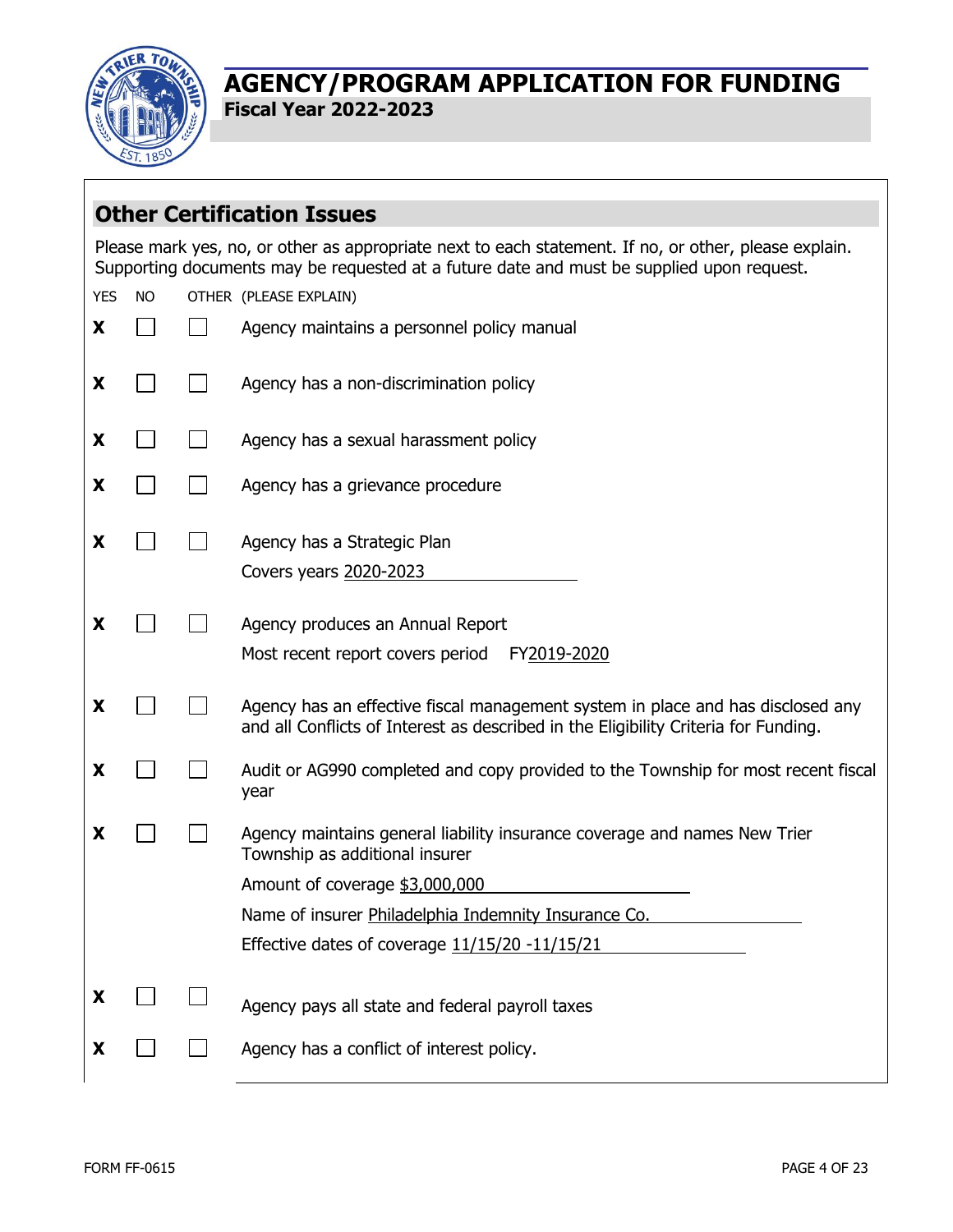

| <b>YES</b> | <b>NO</b> | OTHER (PLEASE EXPLAIN)                                                                                      |
|------------|-----------|-------------------------------------------------------------------------------------------------------------|
| X          |           | Agency has by-laws in place                                                                                 |
|            |           | Date last amended/accepted July 2021                                                                        |
| X          |           | Agency is accredited by recognized accreditation organization (where appropriate)                           |
|            |           | Date of most recent accreditation June 2019                                                                 |
|            |           | Accreditation Organization Solihten Institute                                                               |
| x          |           | Agency's board serves without compensation                                                                  |
|            |           | Number of board members 12                                                                                  |
|            |           | Number of Board vacancies 3                                                                                 |
|            |           | List board sub-committees Governance, Finance, Personnel & Resource Development                             |
|            |           |                                                                                                             |
|            |           |                                                                                                             |
|            |           | Schedule of board meetings Bi-monthly, 6 scheduled per year                                                 |
|            |           |                                                                                                             |
|            | X         | Agency has Auxiliary or other Advisory/Governing Board. If so, please explain:                              |
| X          |           | Agency provides staff with opportunities for training and personal development                              |
| X          |           | Agency has filed its annual report with the Illinois Attorney General                                       |
|            |           | # 01-010,025                                                                                                |
| X          |           | Agency has filed its annual report with the Illinois Secretary of State                                     |
|            |           | #49850816                                                                                                   |
|            |           | Federal Tax ID# 36-2846570                                                                                  |
|            |           | We certify that we meet all the eligibility criteria for funding and that the information contained in thic |

We certify that we meet all the eligibility criteria for funding and that the information contained in this application is true and correct to the best of our knowledge and agree to comply with all requirements of the program and funder if we are awarded and accept funding. Furthermore, our Board has been advised of the Eligibility Criteria and approved our signing of this document.

Agency Director Name: **Dr. Scott Mitchell**

Scots Mitchell Date: 9/1/2021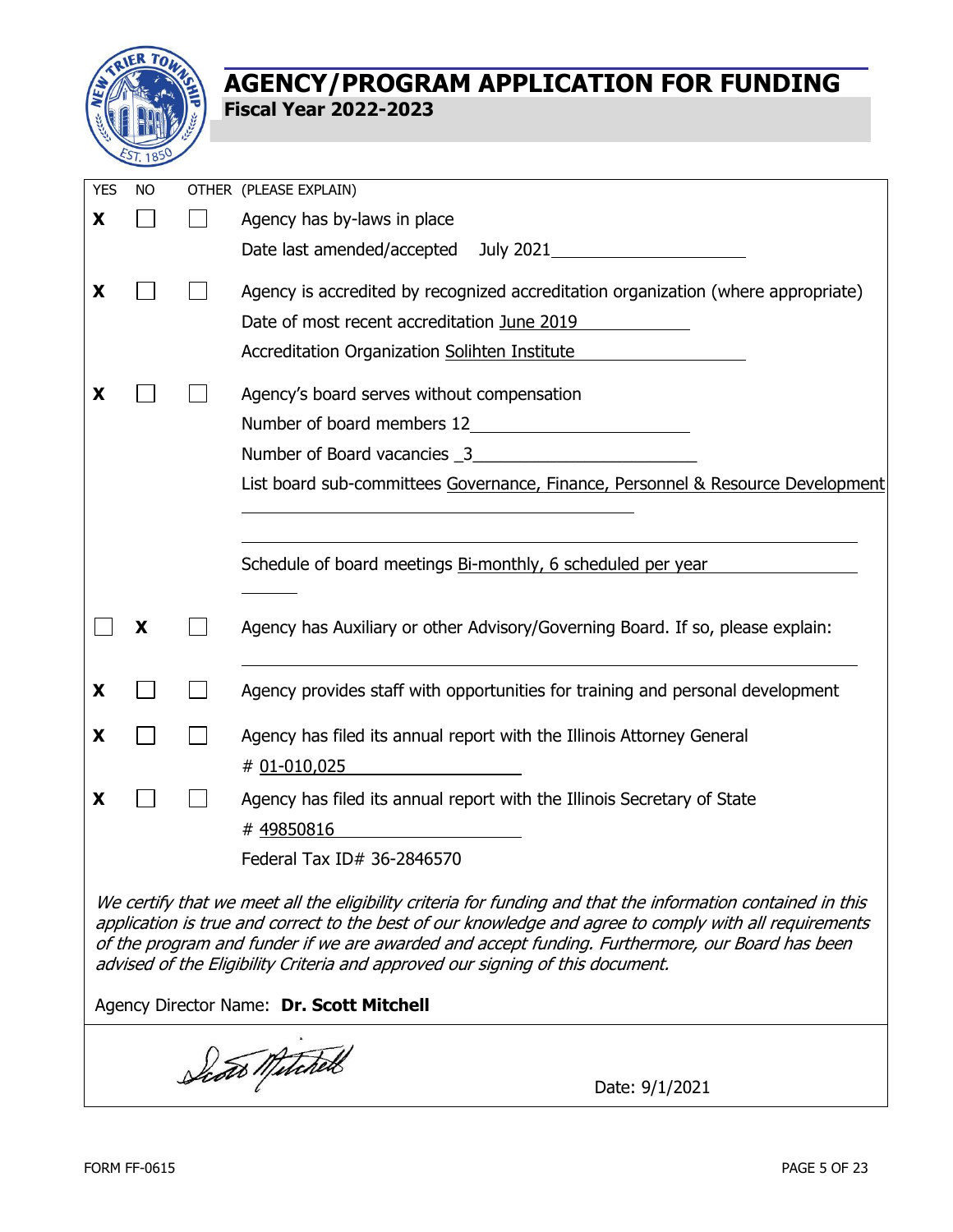

| Board President Name: Patricia Carl                                                                                                                                                                                                                                                                                                                                                                                                                                                                                                                                                                                                                                                                                                                                                                                                                                                                                                                                                                                                                                                                                                                                            |                |
|--------------------------------------------------------------------------------------------------------------------------------------------------------------------------------------------------------------------------------------------------------------------------------------------------------------------------------------------------------------------------------------------------------------------------------------------------------------------------------------------------------------------------------------------------------------------------------------------------------------------------------------------------------------------------------------------------------------------------------------------------------------------------------------------------------------------------------------------------------------------------------------------------------------------------------------------------------------------------------------------------------------------------------------------------------------------------------------------------------------------------------------------------------------------------------|----------------|
| <b>Signature</b>                                                                                                                                                                                                                                                                                                                                                                                                                                                                                                                                                                                                                                                                                                                                                                                                                                                                                                                                                                                                                                                                                                                                                               |                |
|                                                                                                                                                                                                                                                                                                                                                                                                                                                                                                                                                                                                                                                                                                                                                                                                                                                                                                                                                                                                                                                                                                                                                                                |                |
|                                                                                                                                                                                                                                                                                                                                                                                                                                                                                                                                                                                                                                                                                                                                                                                                                                                                                                                                                                                                                                                                                                                                                                                | Date: 9/1/2021 |
|                                                                                                                                                                                                                                                                                                                                                                                                                                                                                                                                                                                                                                                                                                                                                                                                                                                                                                                                                                                                                                                                                                                                                                                |                |
|                                                                                                                                                                                                                                                                                                                                                                                                                                                                                                                                                                                                                                                                                                                                                                                                                                                                                                                                                                                                                                                                                                                                                                                |                |
| <b>Organizational Profile</b>                                                                                                                                                                                                                                                                                                                                                                                                                                                                                                                                                                                                                                                                                                                                                                                                                                                                                                                                                                                                                                                                                                                                                  |                |
| (A) The Organizational Profile is part of the New Trier Township Application For Funding; and (B) It is<br>the Agency's responsibility to keep the Organizational Profile information current each year and provide<br>New Trier Township with further information on an ongoing basis if there are any significant changes,<br>such as to the mission, organization, board requirements, and/or other changes.                                                                                                                                                                                                                                                                                                                                                                                                                                                                                                                                                                                                                                                                                                                                                                |                |
| (1) Briefly summarize the agency's mission, history, services, and organizational structure. Have these<br>changed significantly over the lifespan of the organization? (Please attach a current organizational<br>chart, if available.)                                                                                                                                                                                                                                                                                                                                                                                                                                                                                                                                                                                                                                                                                                                                                                                                                                                                                                                                       |                |
| MISSION: SamaraCare helps people achieve their greatest potential by being compassionate, spirit-led<br>counselors, consultants and advocates.                                                                                                                                                                                                                                                                                                                                                                                                                                                                                                                                                                                                                                                                                                                                                                                                                                                                                                                                                                                                                                 |                |
| HISTORY: SamaraCare was founded in 1971 as the Interfaith Family Life Center by three Naperville<br>congregations to provide preventative and therapeutic mental health counseling with a focus on family<br>life in response to meeting the unmet mental health needs of a rapidly growing Naperville community.<br>Its mission is to provide affordable access to high quality comprehensive care to everyone regardless<br>of financial resources, religious affiliation or insurance status. In 1983, the center affiliated with<br>Solihten Institute, a nationwide accrediting organization, and changed its name to Samaritan Interfaith<br>Counseling Center. In 2017, it rebranded under the name, SamaraCare, to avoid confusion with other<br>organizations using the name "Samaritan", strengthen its marketing presence, and raise awareness in<br>its service territory. In 2019, SamaraCare merged with Winnetka-based Samaritan Counseling Center,<br>an organization with similar core values, to expand SamaraCare's geographic footprint to become a<br>regional provider of mental health services. The organization now serves 6 counties in Chicagoland. |                |
| In July 2021, SamaraCare merged with a long-time collaborative partner, Wellspring Clinical<br>Associates, a provider of psychiatric care services. The Wellspring merger positions the organization to<br>serve as a "medical home" for clients by offering psychological counseling, psychotherapy,<br>psychological testing/assessment as well as psychiatric care within one organization. It is also the first<br>step towards a long-term strategic goal to eventually provide psychiatric fee-subsidized care to under-<br>resourced clients.                                                                                                                                                                                                                                                                                                                                                                                                                                                                                                                                                                                                                           |                |
| <b>SERVICES:</b><br>SamaraCare is a nonprofit, essential outpatient behavioral health organization that provides in-person<br>and virtual out-patient mental health counseling, psychotherapy, psychiatric care as well as                                                                                                                                                                                                                                                                                                                                                                                                                                                                                                                                                                                                                                                                                                                                                                                                                                                                                                                                                     |                |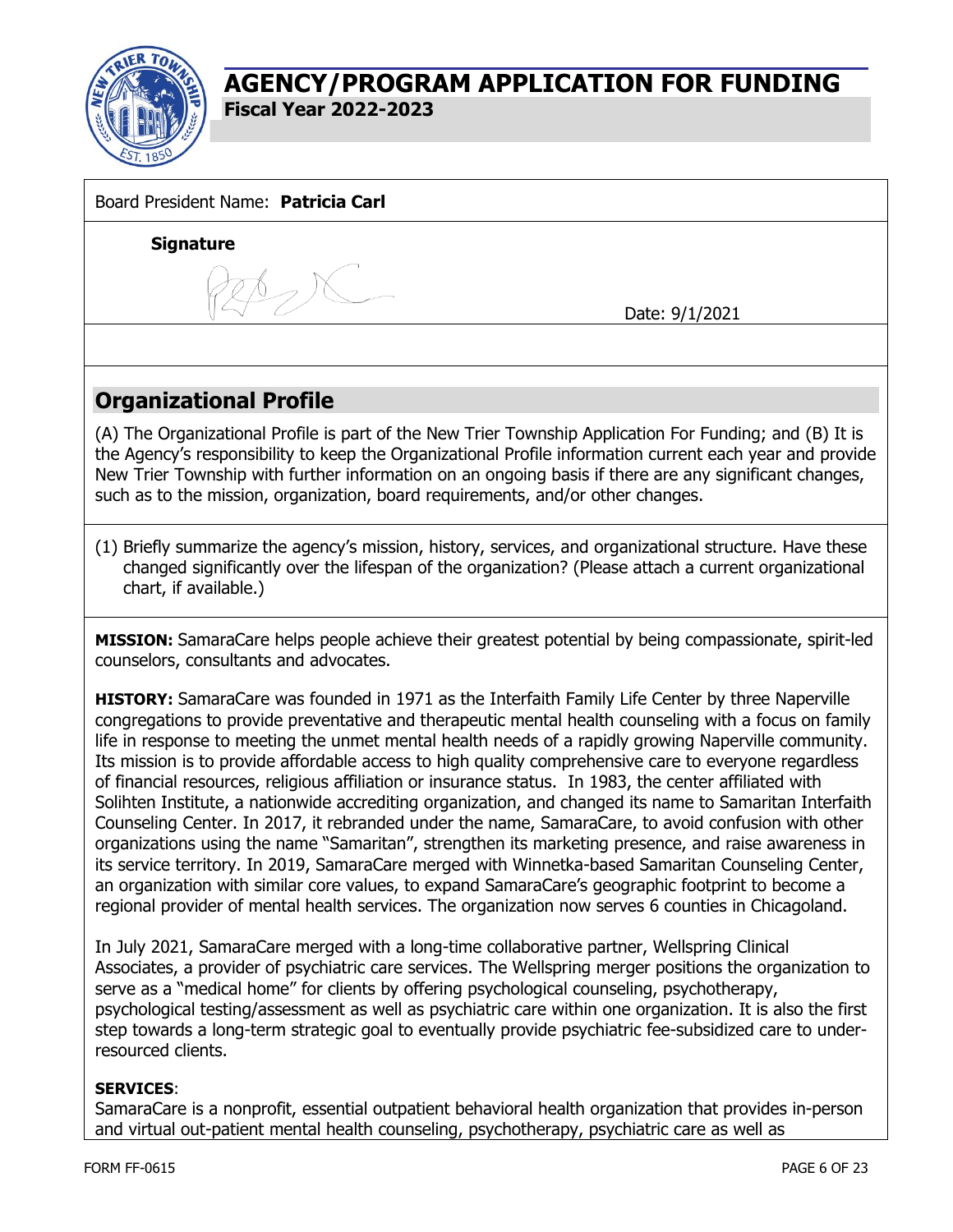

psychological assessments/testing for individuals, couples and families from diverse backgrounds and varied financial means. It offers a wide variety of client-focused and goal-oriented counseling services in a broad range of specialty areas, so clients can find the emotional, behavioral and spiritual balance that's right for them.

SamaraCare is unique in its ability to provide spiritually-integrated care for those interested in that option and in providing fee subsidy assistance, to under-resourced individuals, couples and families, through its Mental Health Access Program. In the last 15 years alone, the program provided over \$7.5 million in fee subsidy assistance to thousands of under-resourced individuals, couples and families.

We also provide customized mental health educational/wellness programming to schools, service clubs, and faith/community groups. The presentations are preventive in nature, interactive, share practical applications and designed to increase community understanding to end the stigma associated with mental illness. Our two most recent virtual Exploring Grief Groups have been filled to capacity with waiting lists. New Trier Township residents have historically attended. We are offering two new group sessions this fall; registration for both groups is at capacity.

Our client base ranges in age from 2-92. Populations include children, adolescents, adults, seniors, couples, families, clergy, teachers, police/first responders, LGBTQ, trauma survivors, veterans and anyone needing quality mental health care. Historically, over 65% of our clients have been female. We have extensive clinical expertise in working with children/teens and older adults whose mental health needs continue to increase due in large part to the psychological fallout from the pandemic.

**Organizational Structure**: SamaraCare is a 501(c)3 non-profit organization governed by a Board of Directors which includes representatives from supporting congregations, business people, and community volunteers. The President and CEO is accountable to the board for overall direction. A senior leadership team consisting of the organization's clinical directors and senior administrative staff, including finance and development, work alongside the President to coordinate SamaraCare's management. Staffing consists primarily of professional counseling and psychiatric staff that specialize in various modalities to diagnose and treat different types of mental illness.

Briefly summarize the role of the board and the requirements for serving on it. What role does the board play in the administration and operation of your organization and what is the desired size of a full and active board?

**Board of Directors:** The SamaraCare Board of Directors is responsible for establishing policies, defining services, guiding development, acquiring financial resources and assuring operational accountability in accordance with its purpose and bylaws. Board members represent both SamaraCare regions and all serve 3-year terms.

General Expectations of board members include:

1. Maintaining knowledge of SamaraCare's mission, bylaws, purposes, goals, policies, programs, financials, services, strengths, and needs.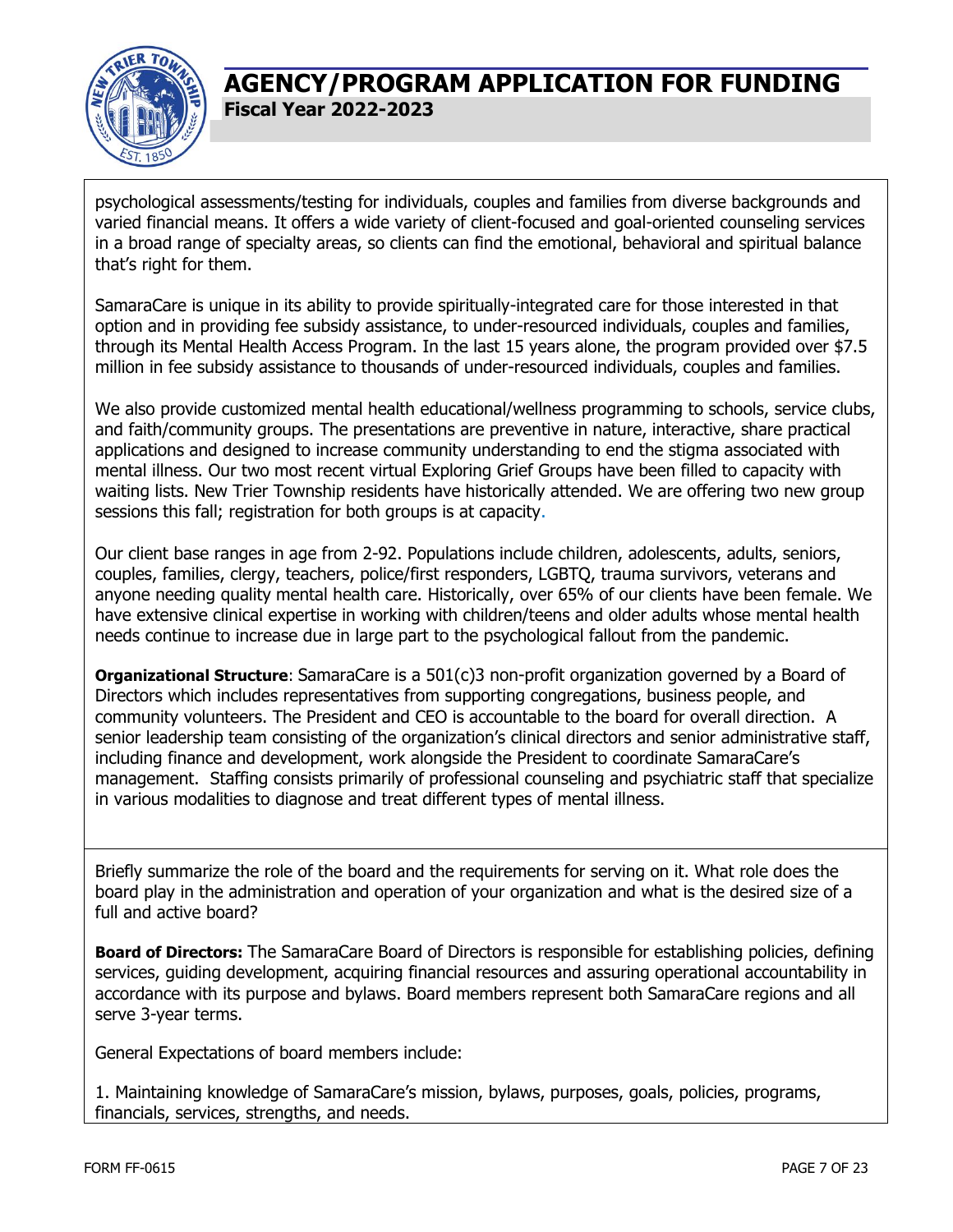

2. Giving time by prioritizing attendance at meetings and events, including fundraisers and serve in leadership positions and Board committees willingly when asked.

3. Giving financially through a meaningful annual gift (100% Board participation) and assisting with fundraising efforts through personal action and influence with others (corporations, foundations, individuals).

4. Participating in Board development, along with the Nominating Committee for suggesting nominees for the Board.

- 5. Preparing for and participating in Board and Committee meetings.
- 6. Signing and abiding by a Conflict of Interest and Code of Ethics Statement.
- 7. Counseling the CEO/President as appropriate and offer support.

We are actively recruiting additional Board members for both the North and West Regions.

# **Agency/Program Funding Request Information**

#### **PROGRAM DESCRIPTION**

(1) Describe the services provided by this program, eligibility requirements, and the target population.

#### **Program Overview:**

Our Mental Health Access Program ("MHAP") was created, in tandem with our mission, to advance behavioral health equity by providing affordable access to high-quality mental health care services to under-resourced clients who are uninsured, under-insured or who have financial limitations. It is the funding mechanism which connects under-resourced clients to one of SamaraCare's 30 therapists. The program utilizes a sliding fee scale, based on the Federal Poverty Guidelines, to discount standard fees for psychotherapy and psychological testing services. Extenuating circumstances are also considered in setting fees (as noted below). The MHAP does not pay the total cost of services. All clients are responsible for paying a portion of their bill which is based solely on their ability to pay. Fee subsidies from the MHAP are contingent on client need as well as the availability of funds.

Approximately 25% of our client base qualified for financial assistance in FY 21. SamaraCare served 292 MHAP unduplicated households (351 clients). 212 of the 292 MHAP Households served (73% )were documented as low/moderate income households with income less than 80% of Median Family Income. We expended \$489,068 in fee subsidy assistance. This equates to \$1,393 per client or 8.4 visits at no charge. The North Region served a total of 213 clients of which 46 were MHAP clients.

#### **Eligibility Requirements:**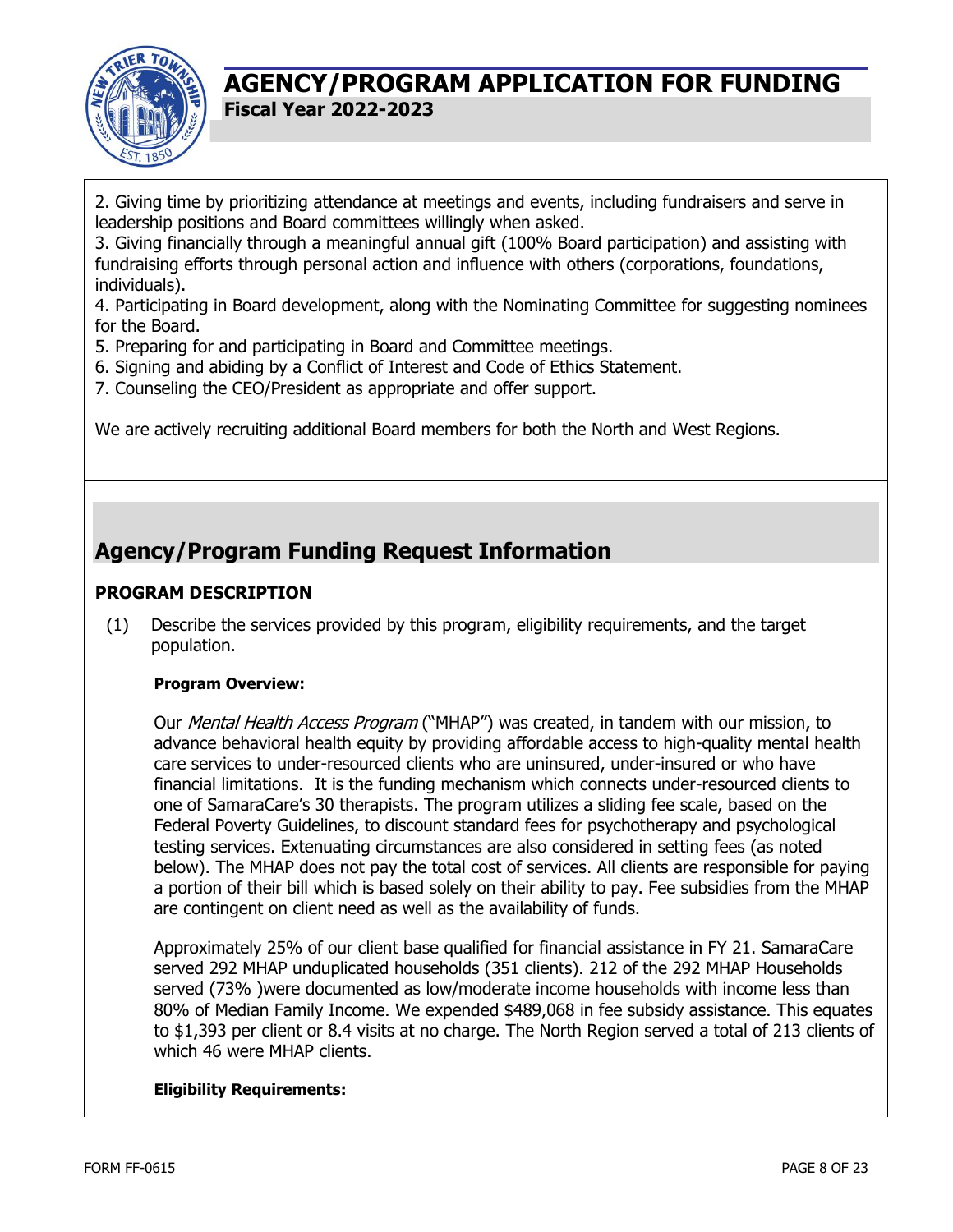

Eligibility for fee subsidy assistance occurs when a client cannot afford SamaraCare's standard fees due to an existing financial hardship or change in financial circumstances. Qualifying reasons for a hardship consideration include:

- 1) low/moderate household income
- 2) unemployment
- 3) long term/permanent disability or serious illness
- 4) no health care insurance
- 5) limited health care insurance due to a high deductible/high copay benefit plan (underinsured)
- 6) exhausted benefits under the current health care insurance plan
- 7) extenuating circumstances, such as
	- a) recent separation/divorce
	- b) subject of physical, sexual, or emotional abuse
	- c) subject of spousal abandonment
	- d) death of the primary household wage earner
	- e) extraordinary medical expenses
	- f) personal bankruptcy

Household income and size are evaluated to determine eligibility for sliding fee scale discounts through the MHAP. The Federal Poverty Guidelines (FPG) are used to create and update SamaraCare's sliding fee scale which determines eligibility. FPG are published annually by the Department of Health & Human Services. Individuals and families with income levels that exceed the FPG will not qualify for sliding fee scale rates unless there are extenuating circumstances warranting a standard fee discount irrespective of household income and size.

SamaraCare does not discriminate in providing services or offering sliding fee scale discounts to eligible applicants on the basis of race, color, religion (creed), gender, gender expression, age, national origin (ancestry), disability, marital status, sexual orientation or military status.

#### Target Population:

Any SamaraCare client lacking insurance coverage or who has insufficient financial resources to pay standard fees for mental health services may inquire about the MHAP and apply for discounted fees. Information can be obtained from our website, billing office and/or a therapist.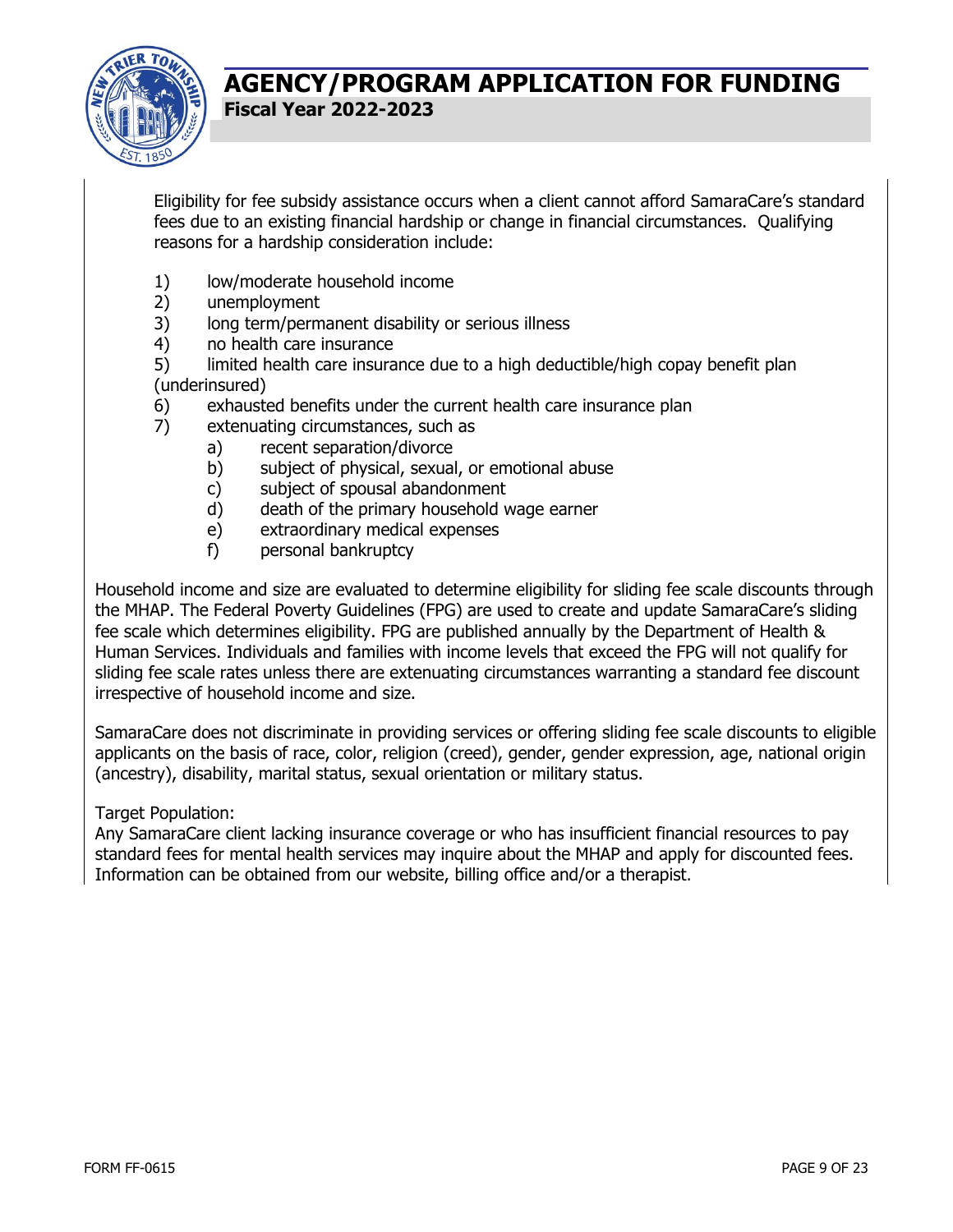

| (2)                | in its strategic plan? Please explain.                                         | How does this program fit in with one or more of the priorities identified by New Trier Township                                                                                                                                                                                                                                                                                                                                                                                                                                                                                                                                                                                                                                                                                                                                                                                                                                                                                                                                                                                                                                                                                                                                                                                                                                                                                                                                                                                                                                                                                                                                                                                                                                                                             |
|--------------------|--------------------------------------------------------------------------------|------------------------------------------------------------------------------------------------------------------------------------------------------------------------------------------------------------------------------------------------------------------------------------------------------------------------------------------------------------------------------------------------------------------------------------------------------------------------------------------------------------------------------------------------------------------------------------------------------------------------------------------------------------------------------------------------------------------------------------------------------------------------------------------------------------------------------------------------------------------------------------------------------------------------------------------------------------------------------------------------------------------------------------------------------------------------------------------------------------------------------------------------------------------------------------------------------------------------------------------------------------------------------------------------------------------------------------------------------------------------------------------------------------------------------------------------------------------------------------------------------------------------------------------------------------------------------------------------------------------------------------------------------------------------------------------------------------------------------------------------------------------------------|
|                    | Trier Townships' strategic plan priorities as follows:                         | SamaraCare's Mental Health Access Program dovetails with several stated intentions of New                                                                                                                                                                                                                                                                                                                                                                                                                                                                                                                                                                                                                                                                                                                                                                                                                                                                                                                                                                                                                                                                                                                                                                                                                                                                                                                                                                                                                                                                                                                                                                                                                                                                                    |
|                    | $\bullet$<br>centers".<br>limitations.<br>$\bullet$<br>$\bullet$<br>community" | "To Continue to oversee and fund programs in the traditional manner that do not fit the<br>money follows the person model, including outreach, drop-in centers and counseling<br>SamaraCare is recognized as an essential outpatient behavioral health care provider<br>whose mission is to serve everyone, regardless of insurance status or financial<br>"Encourage individual choice and the creation of more programs to support living and<br>working in one's local community for those who would choose to, particularly for<br>individuals with disabilities, seniors and those with severe mental illness."<br>SamaraCare has maintained a presence in New Trier Township for over 50 years<br>providing both counseling and educational/wellness programming. We also maintain an<br>office in Wilmette where one of our counselors specializes in serving seniors and the<br>aging population. Our counselors are available to provide in-person and/or virtual<br>services for those residing in the Township. We have extensive clinical experience with<br>teens/young adults and seniors whose mental health needs continue to increase.<br>"Provide leadership to increase awareness of those who are more vulnerable in our<br>By supporting SamaraCare's MHAP, the Township is providing leadership that increases<br>awareness of those who are more vulnerable in NTT as the program is designed to<br>enable the under-resourced to receive counseling services which they might otherwise<br>not seek or be able to obtain. Lastly, with our recent merger with Wellspring Clinical<br>Associates (see answer to question #5 for additional information), SamaraCare now<br>offers in-house psychiatric services for those needing that level of care. |
|                    |                                                                                | Please check each priority you feel the program addresses. (Most programs will address only one                                                                                                                                                                                                                                                                                                                                                                                                                                                                                                                                                                                                                                                                                                                                                                                                                                                                                                                                                                                                                                                                                                                                                                                                                                                                                                                                                                                                                                                                                                                                                                                                                                                                              |
|                    | or two priorities.)                                                            |                                                                                                                                                                                                                                                                                                                                                                                                                                                                                                                                                                                                                                                                                                                                                                                                                                                                                                                                                                                                                                                                                                                                                                                                                                                                                                                                                                                                                                                                                                                                                                                                                                                                                                                                                                              |
|                    | See our website at www.newtriertownship.com for more information.              | X Low Income Families                                                                                                                                                                                                                                                                                                                                                                                                                                                                                                                                                                                                                                                                                                                                                                                                                                                                                                                                                                                                                                                                                                                                                                                                                                                                                                                                                                                                                                                                                                                                                                                                                                                                                                                                                        |
|                    | Aging in Place                                                                 |                                                                                                                                                                                                                                                                                                                                                                                                                                                                                                                                                                                                                                                                                                                                                                                                                                                                                                                                                                                                                                                                                                                                                                                                                                                                                                                                                                                                                                                                                                                                                                                                                                                                                                                                                                              |
|                    | <b>Youth Services</b><br>X Other Mental Health                                 | Persons with Disabilities                                                                                                                                                                                                                                                                                                                                                                                                                                                                                                                                                                                                                                                                                                                                                                                                                                                                                                                                                                                                                                                                                                                                                                                                                                                                                                                                                                                                                                                                                                                                                                                                                                                                                                                                                    |
|                    |                                                                                |                                                                                                                                                                                                                                                                                                                                                                                                                                                                                                                                                                                                                                                                                                                                                                                                                                                                                                                                                                                                                                                                                                                                                                                                                                                                                                                                                                                                                                                                                                                                                                                                                                                                                                                                                                              |
| <b>NEED</b><br>(3) | clients.                                                                       | Describe the need and demand for this program in the community and justify that it deserves<br>investment of Township funding. You may include both data and examples of individual                                                                                                                                                                                                                                                                                                                                                                                                                                                                                                                                                                                                                                                                                                                                                                                                                                                                                                                                                                                                                                                                                                                                                                                                                                                                                                                                                                                                                                                                                                                                                                                          |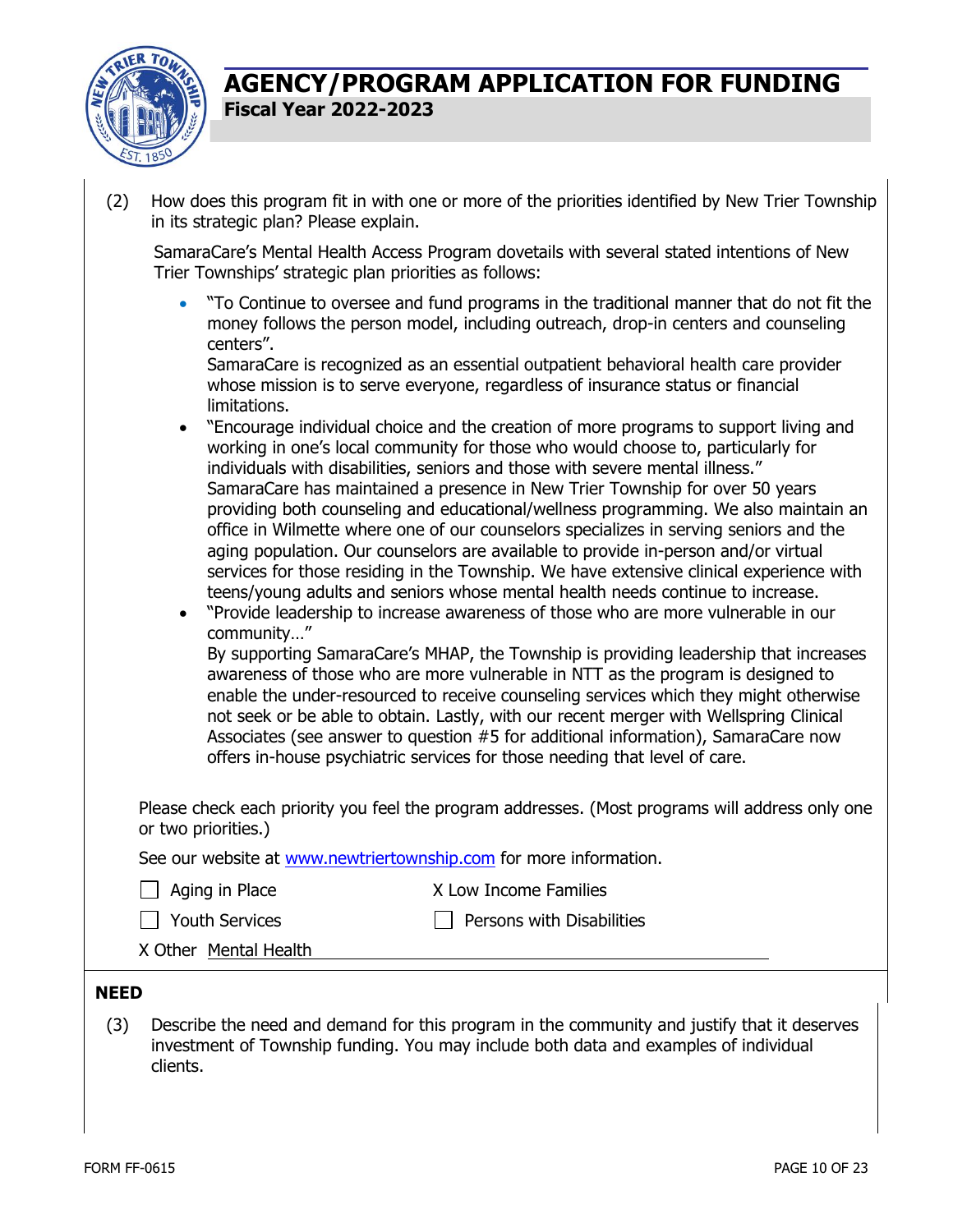

Program Need: The MHAP was established because professional mental health services are expensive, and the cost precludes some in our service area from receiving consistent high-quality counseling and psychological testing services. In addition, some clients may have the financial means to afford care but may not have access to funds due to extenuating circumstances such as divorce, abuse, or abandonment situations. Treatment for mental health care may require weekly visits and on-going treatment for years unlike one-time physician visits. For this reason, clients can experience a significant financial impact - especially those coping with financial hardships and limited resources. A lack of financial resources prevents many from seeking the help they need and deserve. For others, it leads to inadequate treatment further perpetuating a mental health crisis. The demand for reduced cost mental health care far exceeds the availability.

Currently, there are few options for reduced cost mental health services. The private sector is not designed to provide significant amounts of free or reduced cost care. County health departments serve clients who cannot pay, but it is difficult to get into a county's system due to high demand. Few providers accept Medicaid due to its low and delayed payments as well as cumbersome bureaucratic requirements.

As the COVID-19 pandemic enters its second year, new fast-spreading variants have caused a surge in infections, and renewed quarantines and lockdowns. The devastation of the pandemic thousands of deaths, economic strife and unprecedented curbs on social interaction — has already had a marked effect on people's mental health. During the height of the pandemic, nearly half of US adults reported symptoms of anxiety or depression, a figure that has been largely consistent, up from one in 10 who reported these symptoms from January to June 2019.

Most people will recover, though that recovery can take some time. A notable fraction of people will develop chronic symptoms severe enough to meet criteria for a mental illness, such as posttraumatic stress disorder (PTSD) or major depressive disorder. People who experience more severe stressors, such as exposure to the dead or dying, and people with more prolonged disruptions are more likely to experience enduring symptoms that would benefit from intervention. We also know that people are more likely to develop chronic or severe reactions if they have one or more risk factors, such as poor social supports, financial difficulties, food or housing instability, or a history of mental illness. Receiving economic or social supports and using coping strategies can lower these risks and maximize a person's chances for recovery.

With mental health symptoms surging during the pandemic, nurturing mental wellness has become a collective social responsibility. Early diagnosis and self-care can help manage the progression of mental illnesses and reduce healthcare costs. Greater self-care means expanding the range of mental-health services available to the public. That said, not all mental wellness can be managed with self-care alone; but multiple studies have shown that screening and early professional intervention will prevent more severe conditions from setting in following major trauma.

Funding from NTT is needed to help cover the MHAP direct (therapist salary costs) and indirect costs, as outlined in the attached budget. In FY 21, the MHAP program incurred total expenses of \$897,700, of which \$23,609.51 (2.63%) were attributed to serving New Trier Township MHAP clients. We expect these expenses to increase as we continue to grow and serve more clients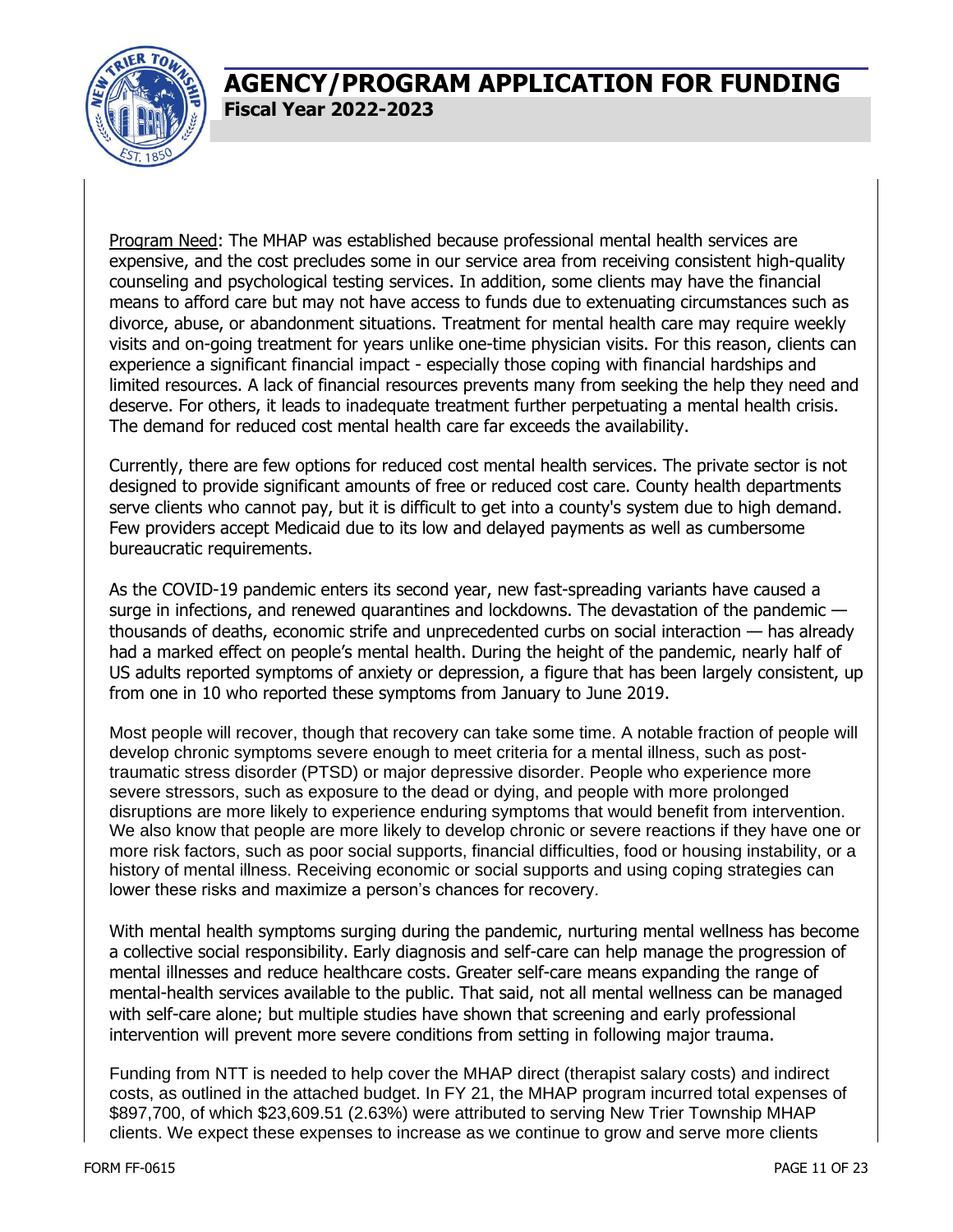

within the township. To that end, we are requesting an increase in funding from \$15,000 to \$20,000 for FY22 to help offset program expenses.

We note that fee subsidies are indirect payments to clients, in the form of a discount below our standard fee, resulting in a savings for those the subsidies are designed to help. While counseling fees can be discounted for eligible MHAP clients, the cost of providing mental health services to MHAP clients is not. Therefore, the funds we raise are used to cover the cost of therapist salaries, as well as related overhead expenses, such as facility usage, telehealth platform, billing and insurance, as well as other costs incurred in delivering direct services to MHAP clients.

(4) Are you able to meet the full demand for this service or is there a waiting list? What new or unmet needs do you see in the community or for the clients served in this program?

Yes, however SamaraCare currently has a waiting list of 30-35 individuals since our clinicians in both regions are operating at full capacity. We are actively hiring several new therapists and psychiatrists with varying specialties to help meet demand that will enable us to expand clinical capacity. In addition, we are working with a professional recruiter to help identify, vet and recruit additional therapists for both regions.

Since the onset of the pandemic, many of our clients, including those receiving fee subsidy assistance, are presenting with more chronic conditions requiring longer periods of treatment. This development has adversely impacted the ability to take on additional clients since most of our therapists are operating at or above capacity. We expect the situation to be mitigated in the coming months by hiring several more therapists, which will enable us to increase total capacity.

Telehealth has been beneficial for the delivery of services. SamaraCare was able to rapidly pivot to a telehealth platform during the onset of the pandemic which enabled us to provide uninterrupted services to our clients from the safety and comfort of their own homes. Telehealth has also been beneficial for our clients for a number of reasons including reduced travel costs and the ability to see specific therapists located outside of their geographic area. Telehealth is expected to be a service delivery option for the foreseeable future – especially since the state of Illinois extended insurance coverage for telehealth for another next five years. See also the above answer(d) regarding unmet and upcoming needs.

### **CAPACITY**

(5) Demonstrate that the program has the vision, personnel, and skills to successfully carry out the program and achieve its goals, objectives and performance measures.

Vision: The MHAP has been the cornerstone of SamaraCare's mission and has been in place since the organization's founding in 1971 (50 years). Within the last 15 years alone, the program has spent over \$7.5 million in fee subsidy assistance to nearly 6,800 under-resourced households. The goals of the program are two-fold:

1) to provide affordable access to high-quality mental health services for under-resourced individuals, couples and families who are uninsured, underinsured or who have other financial limitations.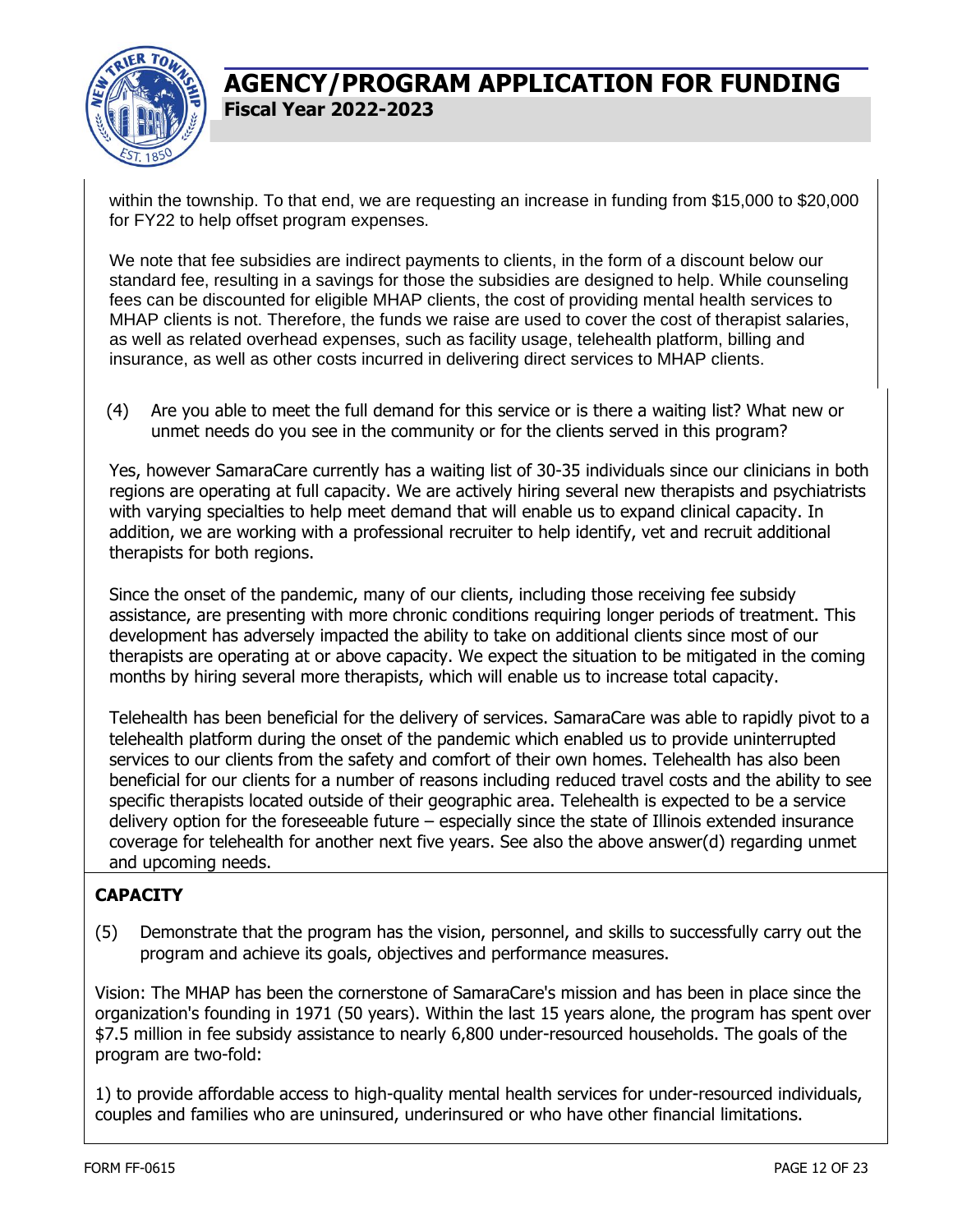

2) to improve the quality of our client's lives by facilitating growth and healing as well as enabling them to choose and maintain healthy relationships while coping with life's stressors.

Personnel: All of our clinicians have post-graduate degrees and are licensed psychiatrists, clinical psychologists, social workers, counselors and marriage and family therapists.

Since 1983, SamaraCare has been accredited by the Solihten Institute which serves as a singular conduit for an integrated network of nonprofit community mental health professionals. Accreditation is based on maintaining sound organizational structure, efficient management and administration, highquality clinical processes, appropriate personnel and financial practices, as well as professional accountability through standards that are recognized nationally by managed care companies, denominations, and colleagues in the field. Full accreditation is valid for 4 years. SamaraCare was last reviewed and re-accredited in June 2019.

Skills: SamaraCare has the capability to ensure that the majority of its clients will see improvement in their mental health. Preparation begins with a holistic approach that incorporates elements of mind, body, spirit and community as they relate to the clients' unique needs and issues. Our overarching counseling strategy is a plan-oriented team approach. Treatment plans are regularly reviewed with clinical staffing groups for feedback and accountability for goal setting/achievement. The Clinical Directors are responsible for intake and carefully match every client with a therapist that has the appropriate credentials and expertise to address the presenting problems. An explanation of the therapeutic process is provided, identifying needs/concerns and setting goals/expectations. Therapists determine if psychiatric care is required and if so, make a referral. Clients are also informed of the MHAP.

SamaraCare has in place an electronic medical records (EMR) system that contains general information such as treatment and medical history about a client and enables the therapist to track progress. The greatest value derived from EMRs is leveraging data to drive strategic decisions, improve patient care and control costs. A data-driven approach provides SamaraCare with the ability to diagnose and correct problems by measuring and evaluating performance across specific metrics. SamaraCare is exploring switching to a new more sophisticated EMR system that will integrate client outcome measurements and results.

### **SERVICE STATISTICS/DEMOGRAPHICS**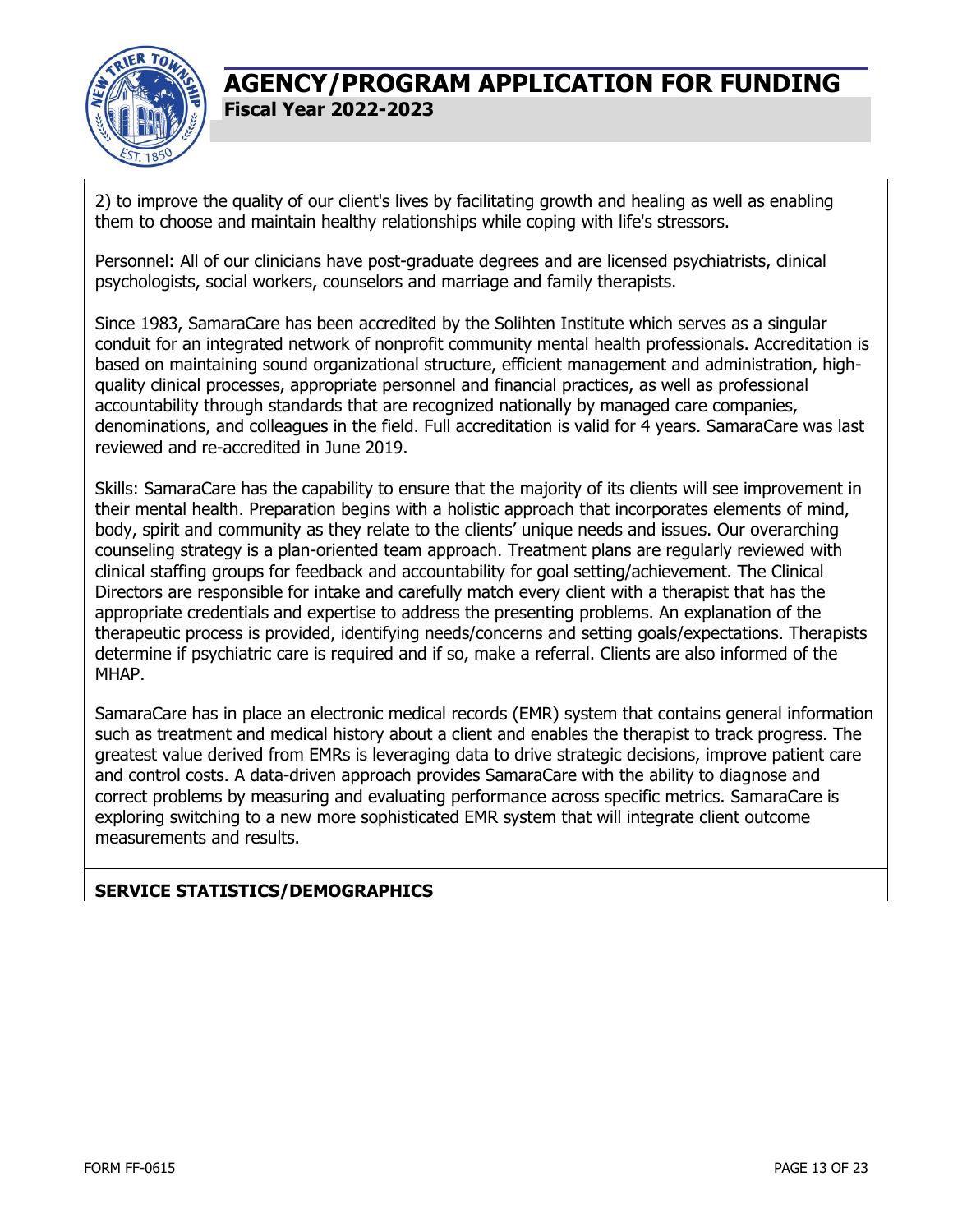

(6) Who is being served by this program? Please provide a statistical breakdown of the number of clients served, the total units of service delivered, and costs per unit of service by filling in the chart below. Please state and define your unit of service for this program and why you chose it. To calculate cost per unit of service, divide the total number of units of service into the total budget for the program. (Suggestions for the appropriate unit of service are included in the proposal in the directions. For some programs you may wish to calculate cost per unit of service in more than one manner.)

(6a) Unit of service definition – MHAP Clinical Hours of Service = Total Projected Clinical Hours x 25% (based on projected percentage of total households qualifying for the MHAP)

(6b) SERVICE STATISTICS – Please indicate fiscal year dates for each column

Please note that SamaraCare bases its MHAP budget and forecasts for clinical hours and number of clients to be served on the actual results of the most recent completed fiscal year. Because we just began the current fiscal year 22, projections for FY23 are extremely difficult to forecast.

| PLEASE INDICATE FISCAL<br>YEAR/DATES IN EACH COLUMN | Prior Year: FY21<br>$(7/1/20 - 6/30/21)$ | Present Year: FY22<br>$(7/1/21 - 6/30/22)$ | Proposed Year: FY23<br>$(7/1/22 - 6/30/23)$ |
|-----------------------------------------------------|------------------------------------------|--------------------------------------------|---------------------------------------------|
| Number of persons served<br>(unduplicated count)    | 292                                      | 330                                        | 350                                         |
| Number of units of service                          | 4,924                                    | 5,815                                      | 6,250                                       |
| Cost per unit of service                            | 182.31                                   | 112.54                                     | 147.94                                      |

#### (7) What are the demographics of New Trier clients served in the prior year? (breakdown by community).

See charts below. Data reflects households served (household refers to the primary billing client)

#### **NEW TRIER TOWNSHIP DATA - FY 21**

| <b>GENDER</b>           | Kenilworth | <b>Wilmette</b> | Winnetka | <b>Total</b> |
|-------------------------|------------|-----------------|----------|--------------|
| Male                    |            | -<br>ٮ          |          |              |
| Female                  |            | 13              | 11       | 25           |
| <mark>l TOTAL HH</mark> |            | 18              | 14       | 33           |

| <b>RACE/ETHNICITY</b> | <b>Kenilworth</b> | Wilmette | Winnetka | <b>Total</b> |
|-----------------------|-------------------|----------|----------|--------------|
| White-NonHispanic     |                   | 17       |          | 30           |
| White-Hispanic        |                   |          |          |              |
| Black - Hispanic      |                   |          |          |              |
| Black/African Amer.   |                   |          |          |              |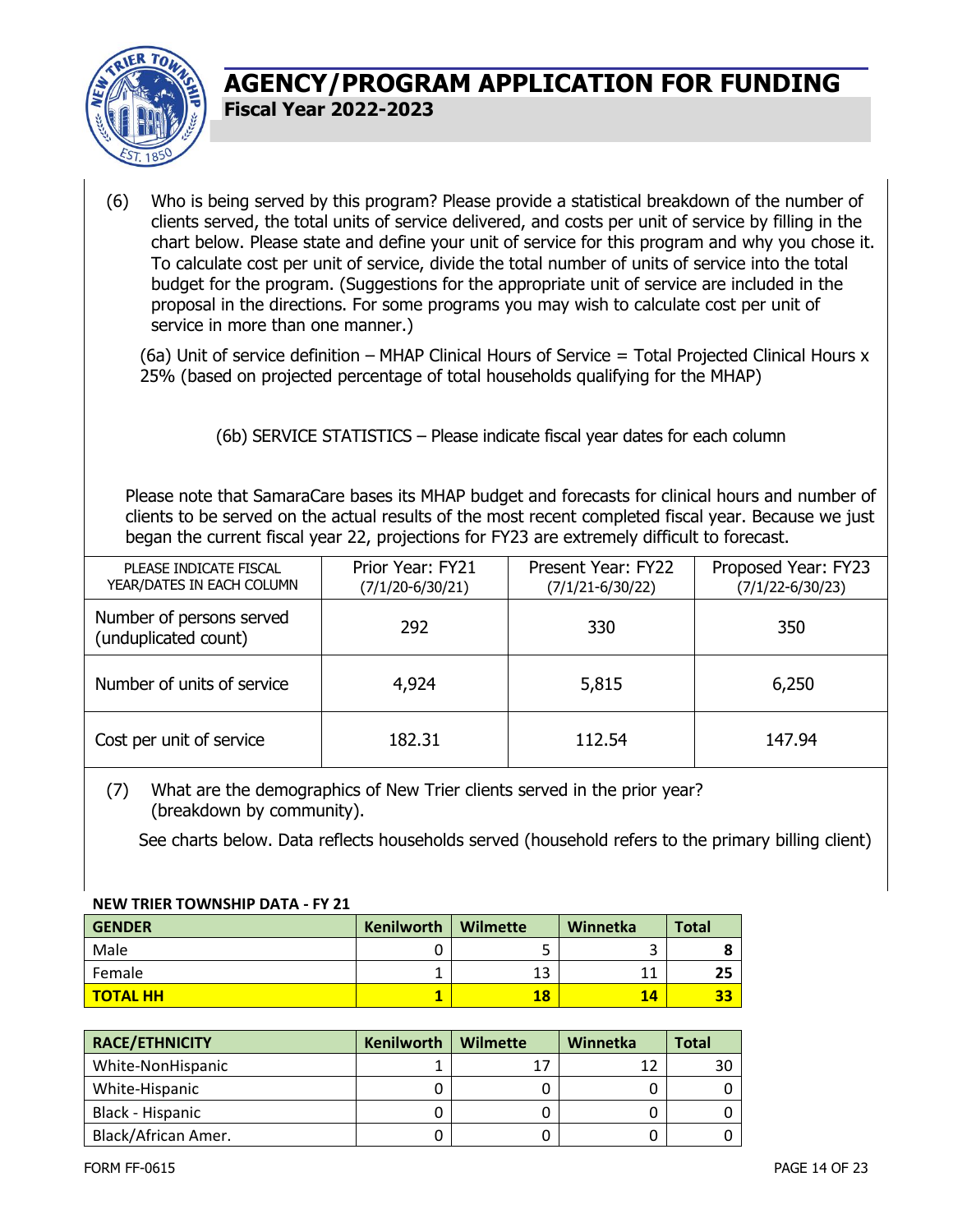

| Native American/Pacific Islander |    |    |  |
|----------------------------------|----|----|--|
| Asian                            |    |    |  |
| Mixed Race                       |    |    |  |
| Other                            |    |    |  |
| Non-Disclosed                    |    |    |  |
| <b>TOTAL HH</b>                  | 18 | 14 |  |

| <b>AGE</b>   | <b>Kenilworth</b> | <b>Wilmette</b> | Winnetka | <b>Total</b> |
|--------------|-------------------|-----------------|----------|--------------|
| $0-6$        | 0                 | U               | U        |              |
| 7 thru 12    | 0                 | U               | 0        |              |
| 13-18        | 0                 | J.              |          |              |
| 19-59        | 0                 | 8               | 9        | 17           |
| $60+$        | 1                 | 9               | 3        | 13           |
| Unident.     | 0                 | 0               | 0        |              |
| <b>TOTAL</b> | 1                 | 18              | 14       | 33           |

| <b>INCOME</b>      | <b>Kenilworth</b> | <b>Wilmette</b> | Winnetka | <b>Total</b> |
|--------------------|-------------------|-----------------|----------|--------------|
| $<$ \$20,000       |                   | 5               |          |              |
| \$21,000-\$40,000  | 0                 |                 |          |              |
| \$41,000-\$60,000  | 0                 |                 | 0        |              |
| \$61,000-\$80,000  | 0                 |                 |          | 4            |
| \$81,000-\$100,000 | 0                 | 0               | 4        | 4            |
| \$100,000+         | 0                 | 3               | 0        |              |
| Not Provided       | 0                 | 5               | 6        | 11           |
| <b>TOTAL</b>       | 1                 | 18              | 14       | 33           |

| <b>FEE RANGE</b> | <b>Kenilworth</b> | <b>Wilmette</b> | Winnetka       | <b>Total</b> |
|------------------|-------------------|-----------------|----------------|--------------|
| \$0-\$5          | 0                 | 0               | 0              | 0            |
| \$5-\$10         | 0                 | 0               | 0              | 0            |
| \$11-\$20        | 0                 | 0               | 0              | 0            |
| \$21-\$30        | 0                 | 3               | 0              | 3            |
| \$31-\$40        | 0                 | 1               | 1              | 2            |
| \$41-\$60        | 0                 | 4               | 3              | ⇁            |
| \$61-\$80        | 0                 | 2               | 3              | 5            |
| \$81-\$100       | 0                 | 2               | 0              | 2            |
| \$101-\$125      | 0                 | 1               | 1              | 2            |
| \$126-\$165      | $\mathbf 1$       | 5               | 3              | 9            |
| Not Provided     | 0                 | 1               | $\overline{2}$ | 3            |
| <b>TOTAL</b>     | $\mathbf{1}$      | 19              | 13             | 33           |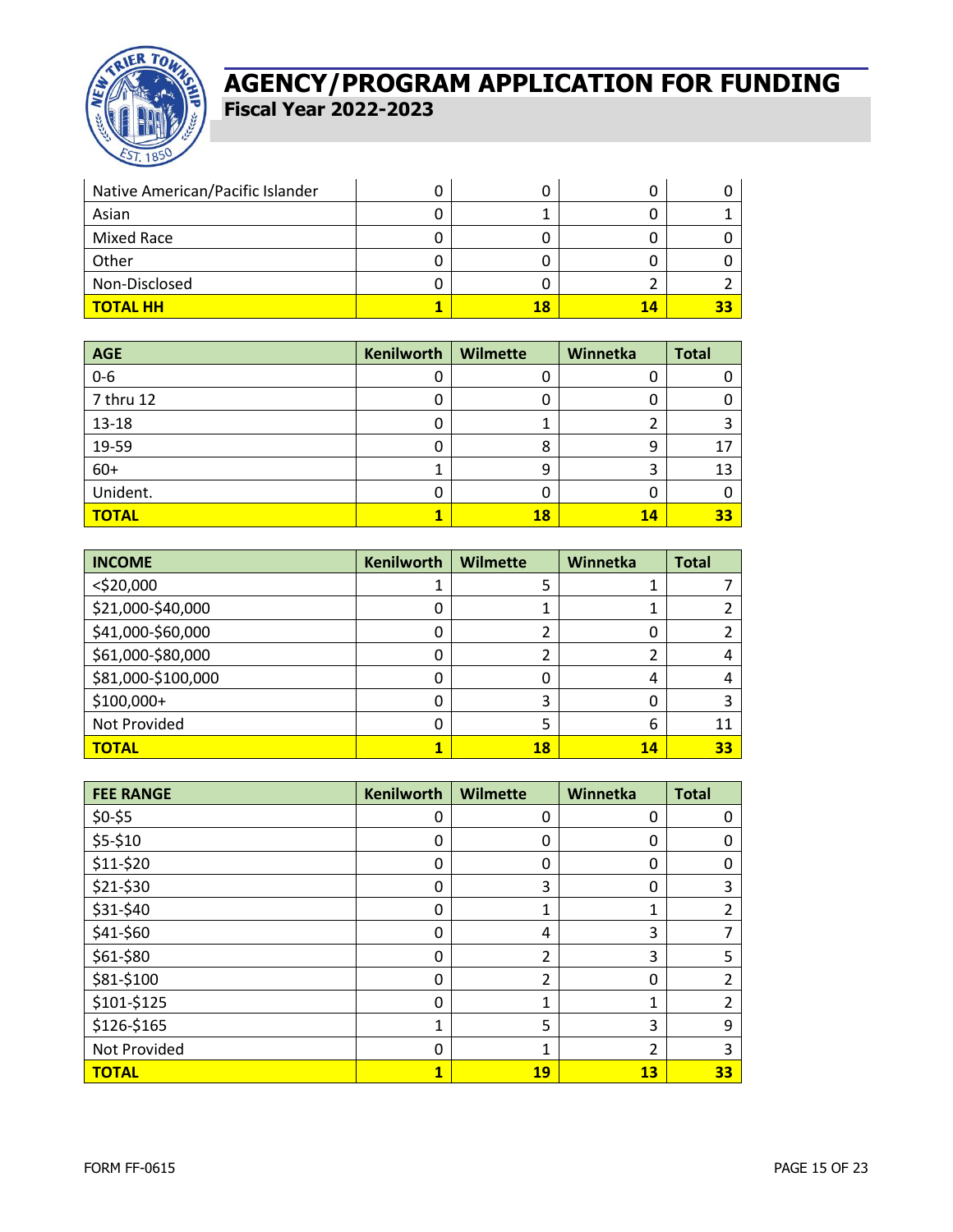

- (8) Total from New Trier Township (unduplicated). 33 unduplicated households were served in FY21
- (9) New Trier Township clients are what % of total? NTT is 17% of North Region total households served; 2.63% of total organization households served.
- (10) Units of Service to New Trier clients. 129.50 clinical hours
- (11) Units of Service to NTT clients are what % of total 2.5% of total MHAP Clinical Hours
- (12) New Trier clients age breakdown See chart above

### **OUTCOMES/EVALUATION**

(13) What outcomes did you achieve for your clients in the prior year? Results should be clientoutcome based, specify a target level of achievement, the measurement tool that was used, the rationale for setting the target at a certain level, and a timeframe for accomplishment. Detail any changes made in the program as a result of these outcome results.

SamaraCare uses the following indicators to track client progress:

1. Global Assessment of Functioning (GAF) Scale. The GAF scale is a numerical (1-severely impaired to 100-extremely high functioning) evidence-based evaluation tool used to assess the social, occupational and psychological functioning of an individual on a continuum. Success is measured by changes in the GAF score as measured by therapists upon intake and again after the tenth therapy session (or termination, whichever is first).The GAF is the standard used in the Diagnostic and Statistical Manual of Mental Disorders of the American Psychiatric Association. Our GAF results show as a result of treatment, clients move from a higher to lower level of symptomology. Their coping skills improve empowering them with the ability to choose and maintain healthy personal and professional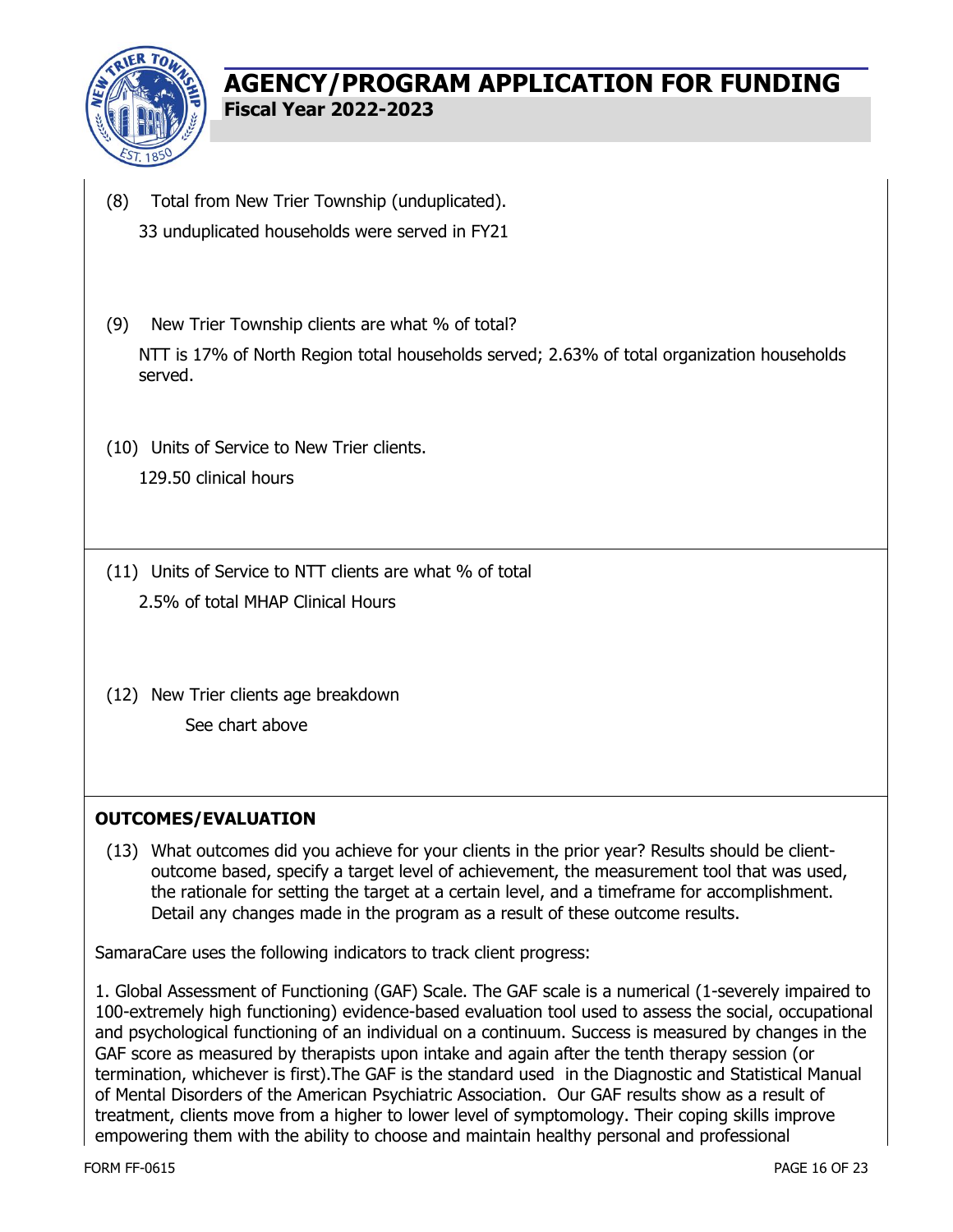

relationships. Our target level of achievement continues to be the same as last year and continues to be met according to the GAF Scale.

2. Client Satisfaction Survey (CSS): a survey, issued semi-annually to all clients, which has several embedded research-based questions that are demonstrated markers of therapeutic progress.

Outcomes:

1) Goal: 70% of clients will show improvement in their GAF score as measured upon intake and again after every 10th session, or termination of services, whichever comes first.

2) Goal: 85% of clients who complete the Client Satisfaction survey will agree/strongly agree that they deal more effectively with their symptoms and concerns.

3) Goal: 85% of clients who complete the Client Satisfaction survey will agree/strongly agree that they were able to accomplish what they set out to do.

4) Goal 85% of the clients who complete the Client Satisfaction survey will agree/strongly agree that they are better able to handle conflict and stress.

5) Goal: 85% of the clients who complete the Client Satisfaction survey will agree/strongly agree that they their counselor's interventions and interactions were helpful.

SamaraCare has consistently performed in the 90%-100% percentile range. Aside from the outcome measurements, SamaraCare has a number of quality assurance programs and procedures in place (for MHAP and all other clients) including: full clinical staffing for all new cases in which a treatment plan is developed; ongoing individual and group supervision; monthly group psychiatrist consultation for difficult cases; and funding of ongoing continuing education for clinical staff. Clinical staff constantly assesses the client's insight, coping strategies, and signs of improvement. If a client reports low satisfaction, the therapist and clinical director will review the case to determine how to improve service to meet the client's needs and increase satisfaction.

There are five phases of therapy that lead to sustainable client improvement:

Intake: Therapist gathers specific written and verbal information to address the client's presenting issues, establish rapport, and ascertain the appropriate treatment modality.

Identification: Client and therapist work together to discuss treatment goals and create a plan with specific measurable objectives that include techniques and interventions to support goal achievement.

Exploration: Client progress begins by looking at issues in depth and regaining a healthy sense of power and control while adopting appropriate coping strategies.

Resolution/Termination: Therapy ends when the client accomplishes the plan goals. This marks the closure of the professional clinical relationship.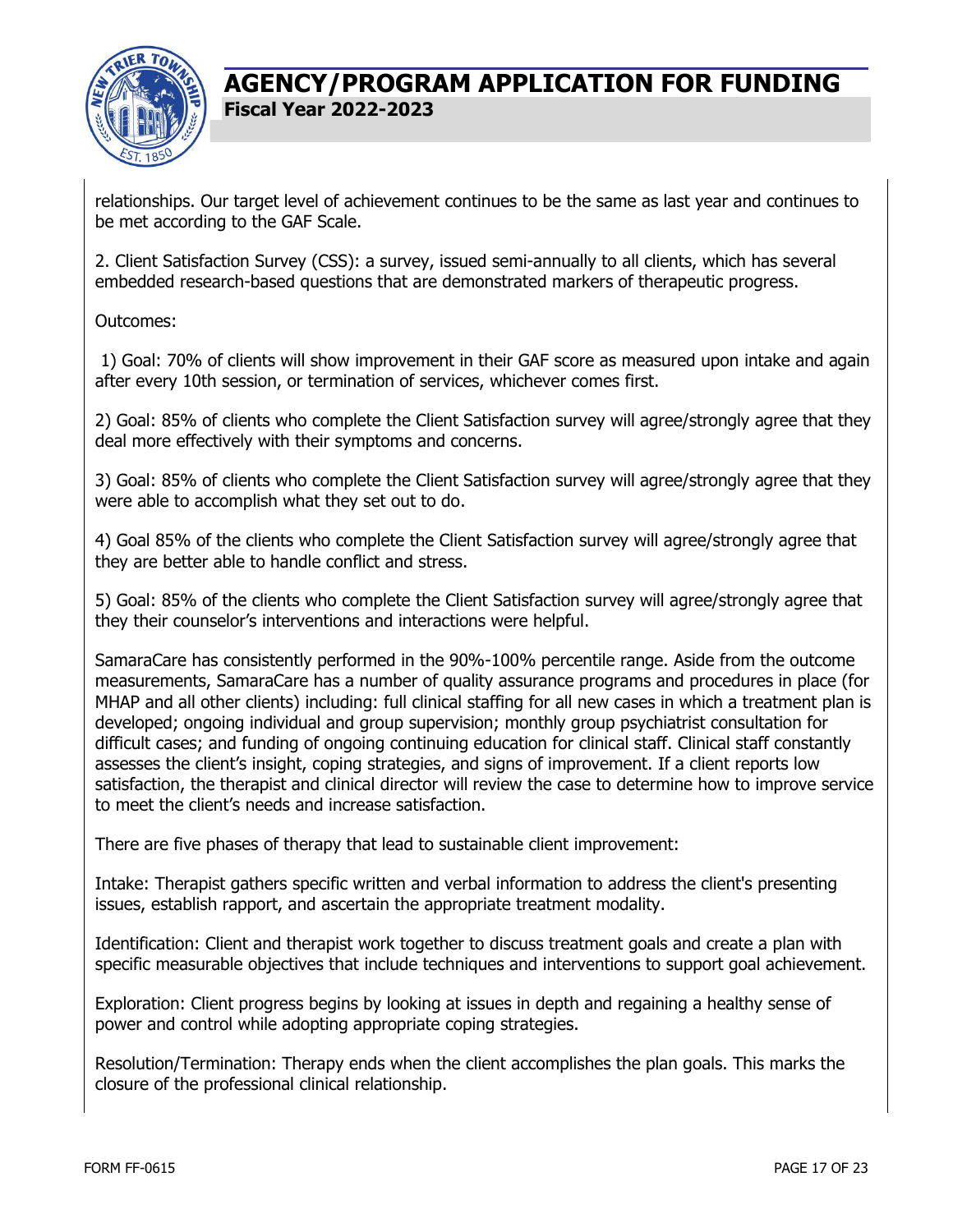

Aftercare: Therapist refers the client to outside resources or agencies with educational programs and support groups. The after-care plan often recommends periodic check-ins with the therapist for stabilization and maintenance.

Psychological treatments and fee assistance vary based on the individual. Clients and counselors discuss treatment goals throughout the course of therapy to determine progress. On average, 15-20 clinical sessions are required for 50% of clients to show significant change or recovery. In practice, clients and therapists sometimes prefer to continue treatment over a longer period (20-30 sessions over 6 months) to achieve more complete symptom remission and to feel confident in the skills needed to maintain treatment gains. Some clients with chronic or more serious forms of mental illness may require long-term treatment (12-18 months) for therapy to be most effective. Treatment length is often open-ended and revisited throughout the course of treatment. Therapy ends successfully when the client has achieved the goals mutually agreed upon with the therapist.

(14) What results are you committed to achieving in the present year? (If outcomes are the same as above, simply state that we hope to improve upon the past year's results).

For FY22, SamaraCare is estimating that is will serve a total of 1,318 households, of which 330 (25%) will qualify for fee subsidy assistance. Of those 330 MHAP projected households, we estimate 50 households will reside in the North Region, which includes NTT. The estimates are based on current staffing levels and are subject to change upon hiring additional staff.

The outcome measures remain the same although we always hope to improve upon the past years' results.

(15) Are there any other program effectiveness/evaluation measures you think are important, such as customer/client satisfaction surveys, quality of service measures, or other indicators? Please describe.

Please refer to Question #13 above, which details information regarding our Client Satisfaction **Surveys** 

### **CHANGES/CHALLENGES**

(16) What changes or challenges (legal, socio-economic, demographic, financial, political or other) did the agency, program, and clients face in the prior year? How did you respond? What challenges or changes do you anticipate in the present year? (If changes/challenges were the same for all programs, do not repeat).

SamaraCare encountered several challenges during FY 21:

1) Staffing shortages: SamaraCare encountered staffing shortages due to the pandemic - some staff were unable to work full time due to child care or became ill from the virus and could not work for a period of time. In addition, we encountered the retirements/moving on of several clinical staff which affected our ability to take on additional clients. To remedy the situation, we engaged a professional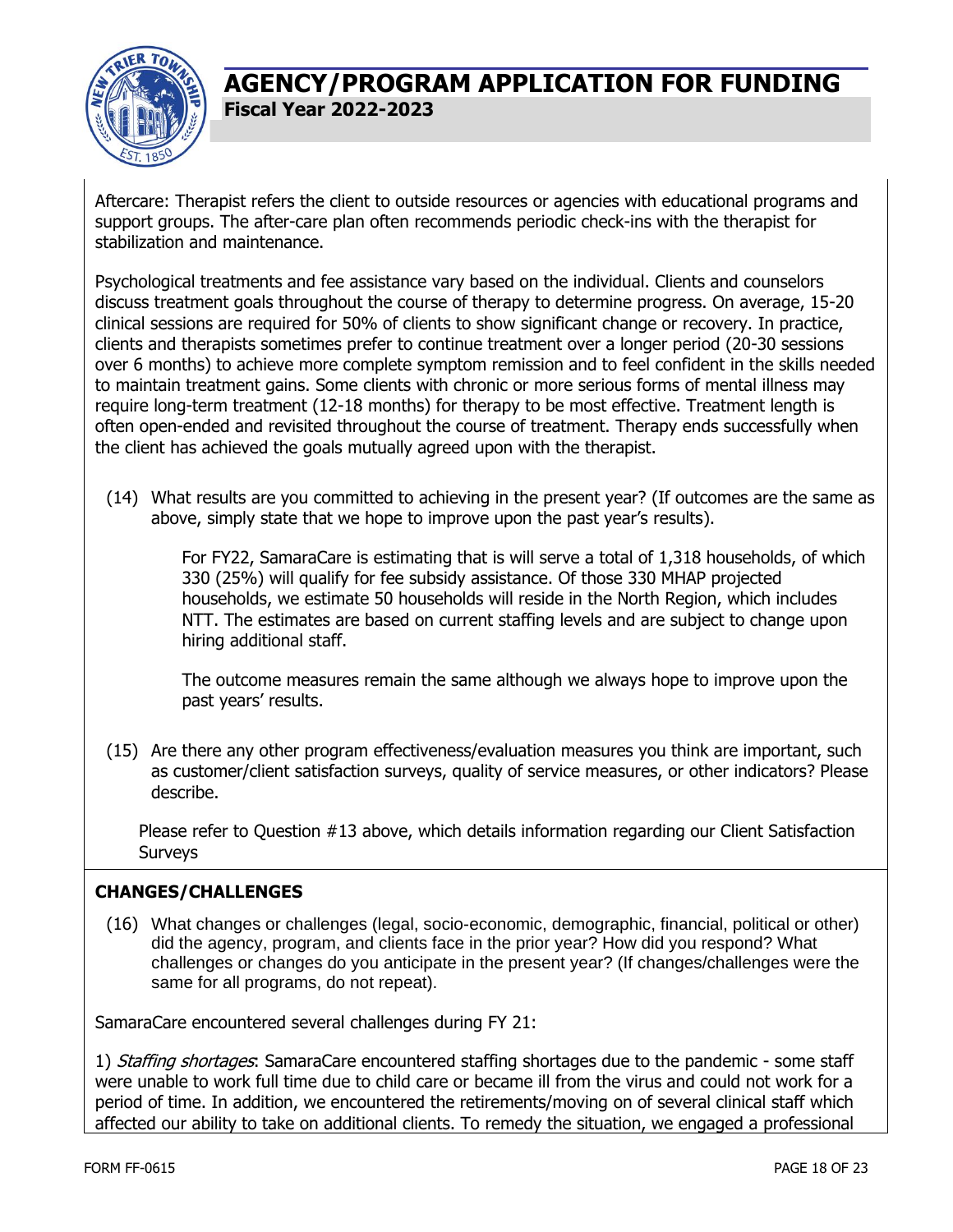

recruiter to help with our staffing needs. Several therapists have since been hired. In addition, we announced the merger with Wellspring Clinical Associates. effective July 1st, which expands our staffing for both psychotherapy and well as psychiatric care services.

2. More chronic mental health conditions among clients. More clients with presenting mental health issues were diagnosed with chronic conditions that required longer treatment and greater levels of fee subsidy assistance. This has affected our ability to take on more new clients. This has been remedied by hiring more staff to expand capacity as well merging with Wellspring Clinical Associates to help bolster our financial base, expand staffing, and provide an additional source of fee revenue to support and expand the MHAP.

3) MHAP Fundraising challenges: Traditional donated funding sources have become more tentative due to the negative financial impact of the pandemic. The greatest uncertainty in funding is with churches, service clubs and foundation grants. Congregational support has been adversely impacted by the absence of in-person services and/or rummage sales resulting in collecting less contributions. In addition, many service clubs have not been able to hold their annual fundraising events for the benefit of non-profit organizations. This negatively impacts their funding ability and results in fewer and/or reduced contributions to our organization. We are also experiencing some foundation grant application notifications being delayed, reduced and/or on hold. We expect these funding sources to return to historical levels of support this year as their fundraising activities resume and the pandemic pinch subsides. However, we have reduced the MHAP budget in FY22 to reflect a more conservative outlook. This impacts the number of qualifying under-resourced clients we expect to serve in the program.

As for client challenges, the results from our confidential online self-assessment screening tool show that the pandemic had a direct impact on many people who used our free mental health screening. The majority of those using the tool in all but one of the diagnostic areas were individuals who had never been treated before and/or likely never before considered seeking mental health services. The results are as follows:

61% of individuals completing the depression screening had never been treated 63% of individuals completing the anxiety screening had never been treated 82% of individuals completing the PTSD screening had never been treated 96% of the individuals completing the Bi-Polar screening had never been treated 94% of the individuals completing the eating disorder screening had never been treated 99% of the individuals completing the alcohol screening had never been treated 31% of individuals indicated that they through about or wanted to end their life some, most or all of the time.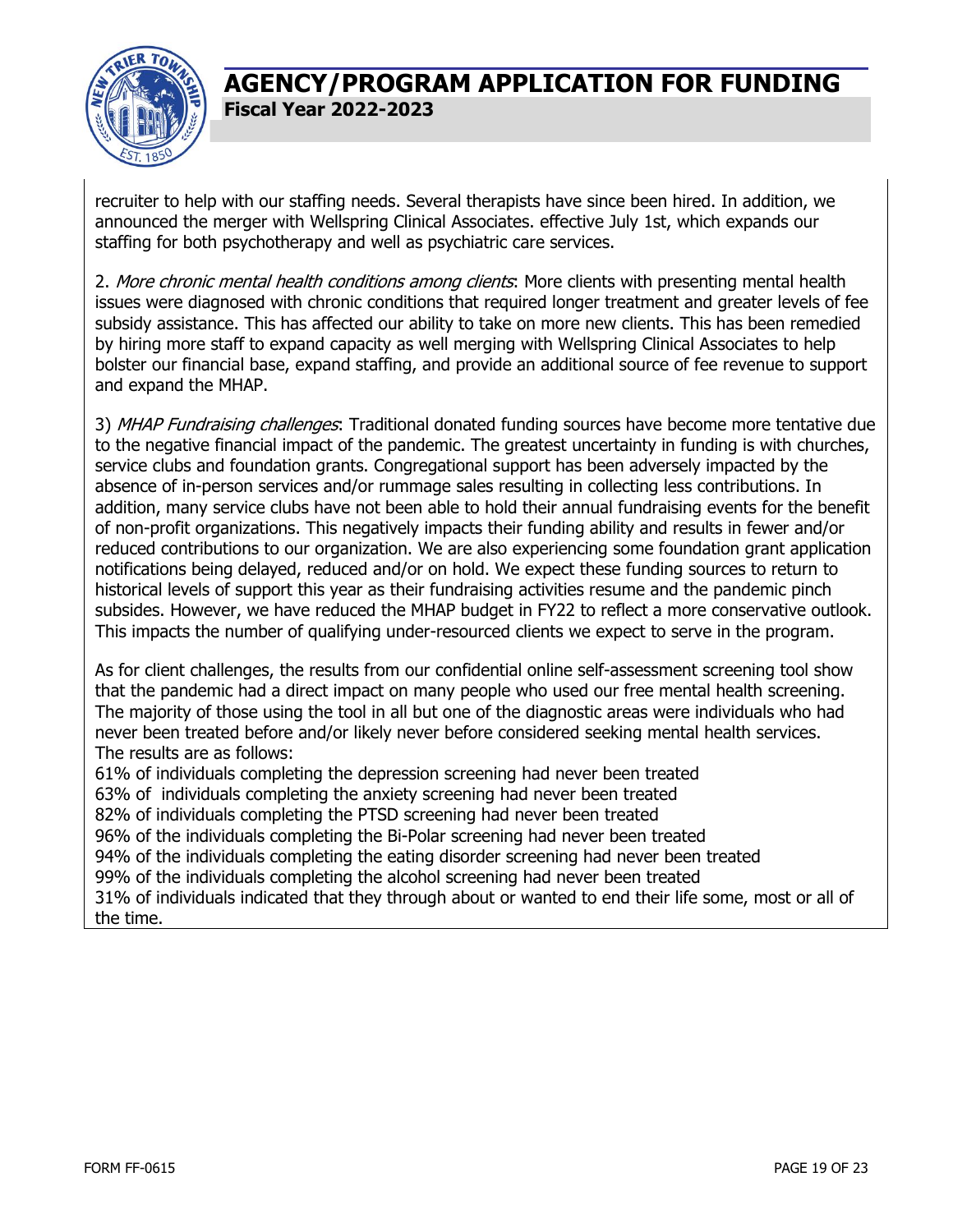

### **RECOMMENDATION RESPONSES**

(17) How did you respond to the recommendations made by New Trier Township, if any? Please describe in detail. (These are contained in the funding letter you received in June).

In response to our *first grant application* to the NTT, it recommended that SamaraCare update and revise its MHAP sliding fee scale to be "more generous to low income clients". We did exactly that. SamaraCare updated its Mental Health Access Program policy, application process and sliding fee scale. Clients at the poverty level now pay as low as \$5 per session.

That same year, the Township suggested that we consider a different client outcome measurement tool and offered to share an example of one they created. SamaraCare remains interested in seeing that tool to determine if it's a fit for our organization. However, as mentioned in the answer to question 5, we are considering a new EMR system that will incorporate a client outcome measurement tool. We anticipate a change over to a new system in mid-year 2022.

As suggested, we continue to increase our awareness of SamaraCare in the township region. Our President/CEO participated in one of the Township's Podcasts during Mental Health Awareness month last May. A North Region therapist will be giving a presentation at a local congregation this fall about the impact of the pandemic on mental health. We are also in discussions with Winnetka-Kenilworth Living about an article highlighting SamaraCare as we recognize our 50<sup>th</sup> anniversary this year. We also have plans to update and enhance our website to make it easier for clients and donors to find information. SamaraCare appreciates the feedback from NTT and offers thoughtful consideration of all recommended changes.

In our *second and most recent grant application* to the Township, no new recommendations were made.

### **RESOURCES/BUDGET**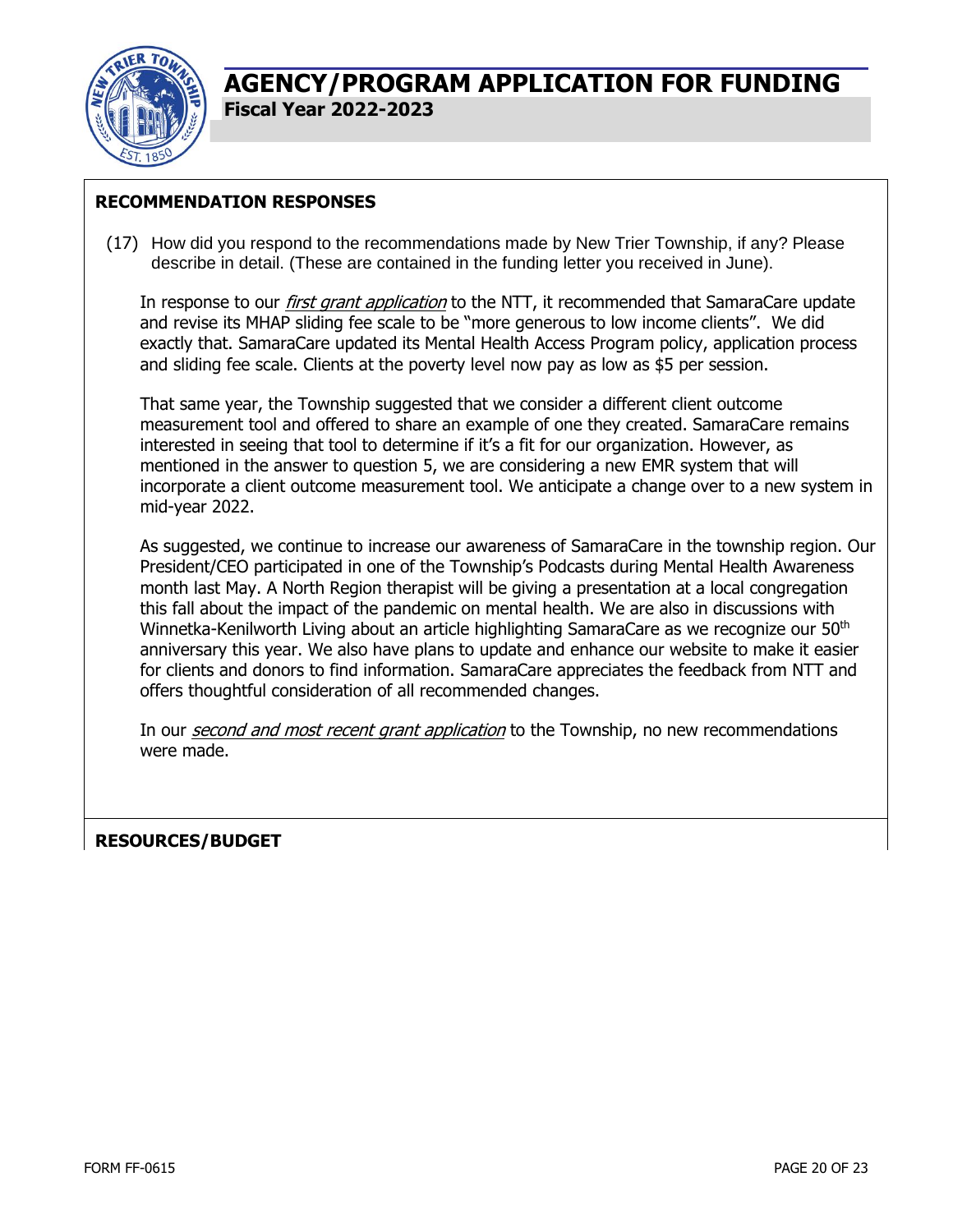

(18) What non-financial resources are required to deliver this service? Specify staffing/volunteer requirements, budgetary needs and other resources, inputs, and/or community partners that are needed for this program. If the Township is unable to fund this program at the desired level, what will the impact be on services? Describe how your program will or will not continue without investment by the Township. Complete the attached budget forms. Were any cost reduction measures implemented in the prior year? If there is a sliding fee scale for this program, please attach it and indicate how many clients paid each fee level.

Non-Financial Resources: SamaraCare utilizes volunteers for administrative/development functions. HIPAA restrictions prevent us from using volunteers at the clinical level. Our volunteers consist of the Board of Directors as well as volunteers engaged for development purposes, as data mining, special events, and donor identification/cultivation. We are looking to expand our board to include more representation from the North Region communities. SamaraCare welcomes any suggestions from NTT for possible board member candidates.

NTT Support: SamaraCare has provided township residents with mental health services for over 50 years and been funded by NTT for the past two years. Our ability to provide fee subsidy assistance to under-resourced clients is directly correlated to how much money we can garner from community partners, like NTT. Any reduction in funding will adversely impact the number of MHAP qualifying clients we can serve overall. In light of continued growing demand for mental health counseling services stemming from the pandemic, we need continued funding from the township to help fund the program so that together we build mentally healthier communities.

Sustainability Plan: Historically, the MHAP has been funded by net program fee revenue (35% of program budget) and donated revenue sources (65% of program budget) . These percentages can fluctuate from year to year. While the pandemic has temporarily created uncertainty around some donated sources of revenue in FY22, we are confident the program is sustainable over the long term. Overall, SamaraCare has maintained a strong financial position in FY21, despite the economic fall-out from the pandemic. We exceeded our budget goals for nearly all fundraising categories during FY21 during the midst of the pandemic, which is a testament to the commitment of our donor base in recognizing the importance of our work especially during these most challenging times.

SamaraCare's Board of Directors recently approved a 3-year Strategic Fundraising Plan as well as a plan for building reserves in the event of future unplanned events that could jeopardize revenue generation. The Strategic Fundraising plan lays out a comprehensive strategy for diversifying funding sources.

SamaraCare has also bolstered its financial base by merging with Wellspring Clinical Associates, a psychiatric care practice, effective July 1, 2021. The financial impact of the merger will not only provide an additional stable source of fee revenue for SamaraCare, but it will also provide opportunities to partner with new funding sources that have in interest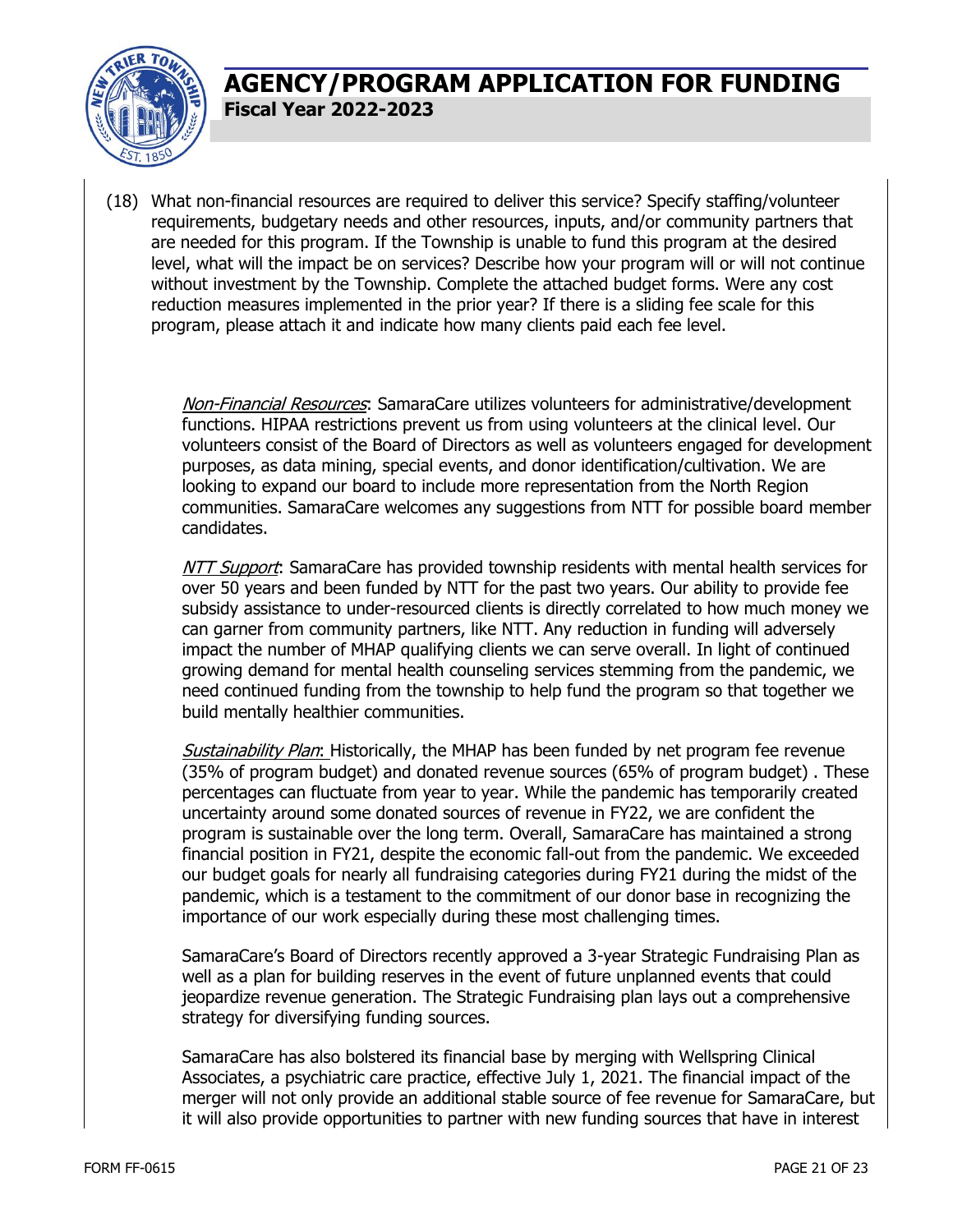

in funding organizations that serve as a "Medical Home" for patient-centered, comprehensive, and coordinated behavioral health care that is focused on quality and safety. SamaraCare will eventually be able to expand fee subsidy assistance for underresourced clients with psychiatric care needs.

Sliding Fee Scale: SamaraCare implemented a new Sliding Fee Scale at the onset of FY21. The Federal Poverty Guidelines (FPG) are used to create and update SamaraCare's sliding fee scale which determines eligibility. FPG are published annually by the Department of Health & Human Services. Please refer to the attached fee schedule for FY22. The chart below reflects the fees paid by all MHAP clients in FY 21.

| <b>MHAP CLIENT FEE</b> | <b>WEST HH</b> | <b>NORTH HH</b> | <b>TOTAL HH</b> | %      |
|------------------------|----------------|-----------------|-----------------|--------|
| $$0-$5$                | 8              | 0               | 8               | 2.7%   |
| \$5-\$10               | 13             | 2               | 15              | 5.1%   |
| \$11-\$20              | 19             | $\overline{2}$  | 21              | 7.2%   |
| \$21-\$30              | 24             | 5               | 29              | 9.9%   |
| \$31-\$40              | 25             | 7               | 32              | 11.0%  |
| \$41-\$60              | 43             | 9               | 52              | 17.8%  |
| \$61-\$80              | 35             | 14              | 49              | 16.8%  |
| \$81-\$100             | 60             | 2               | 62              | 21.2%  |
| \$101-\$125            | 13             | 2               | 15              | 5.1%   |
| \$126-\$165            | 9              | 0               | 9               | 3.1%   |
| Not Known              | $\mathbf 0$    | $\mathbf 0$     | 0               | 0.0%   |
| <b>TOTAL</b>           | 249            | 43              | 292             | 100.0% |

(19) If your program or agency budget request represents an increase from last year, please explain the reason for the change and what the increase will be used for.

SamaraCare's FY22 organizational budget reflects an increase in revenue and expenses over FY21 due to the merger with Wellspring Clinical Associates (under SamaraCare's federal tax-ID number) as well as organic growth stemming from increased clinical staff that will expand capacity. The MHAP budget, which is based on the previous year's revenue and expenses, also reflects an increase, albeit less than previous years due to a conservative fundraising outlook as a result of the pandemic. The increases in both the organization and program budgets reflect serving more households than the previous year. The additional funding from NTT will be used to cover a portion of the costs incurred in providing fee-subsidized, unreimbursed services to clients within the township.